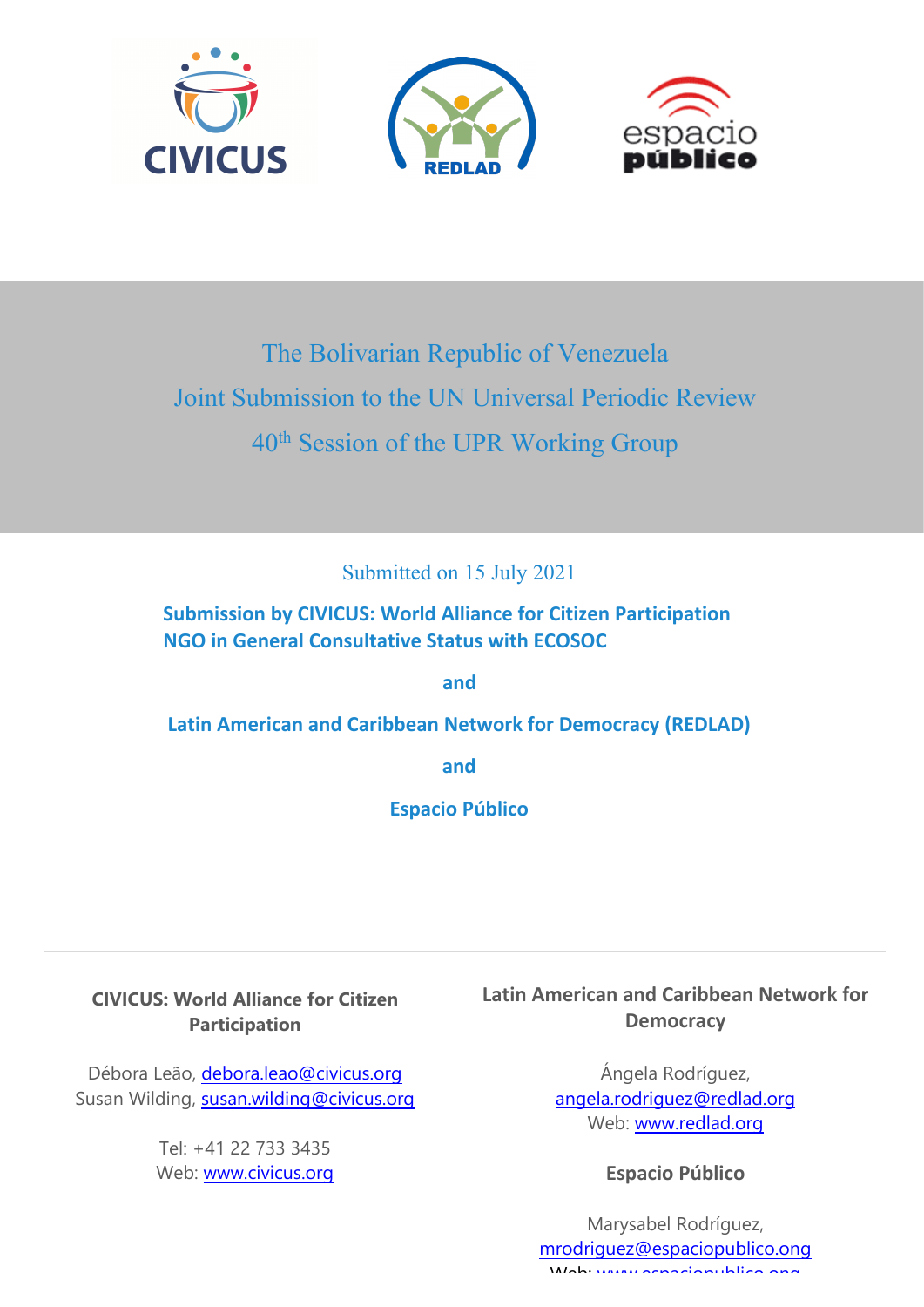### **1. Introduction**

- **1.1** CIVICUS is <sup>a</sup> global alliance of civil society organisations (CSOs) and activists dedicated to strengthening citizen action and civil society around the world. Founded in 1993, CIVICUS has members in more than 180 countries throughout the world.
- **1.2** The Latin American and Caribbean Network for Democracy (REDLAD) is <sup>a</sup> civil society platform with more than 200 members and allies in Latin America and the Caribbean. REDLAD promotes democracy, human rights, sustainable development and citizen integration in the Americas.
- **1.3** Espacio Público is <sup>a</sup> Venezuelan civil association, founded in 2002, whose purpose is to investigate, promote and defend the freedom of expression, the right to information and social responsibility in the media.
- **1.4** In this submission, the authors examine the Government of Venezuela'<sup>s</sup> compliance with its international human rights obligations to create and maintain <sup>a</sup> safe and enabling environment for civil society. Specifically, we analyse Venezuela'<sup>s</sup> fulfilment of the rights to the freedoms of association, peaceful assembly and expression and unwarranted restrictions on human rights defenders (HRDs) since its previous UPR examination in November 2016. To this end, we assess Venezuela'<sup>s</sup> implementation of recommendations received during the <sup>2</sup>nd UPR cycle relating to these issues and provide <sup>a</sup> number of follow-up recommendations.
- **1.5** During the 2<sup>nd</sup> UPR cycle, the Government of Venezuela received 40 recommendations relating to the space for civil society (civic space). Of these recommendations, 23 were accepted and 17 were noted. An evaluation of <sup>a</sup> range of legal sources and human rights documentation addressed in subsequent sections of this submission demonstrates that the Government of Venezuela has not implemented 33 recommendations related to civic space and has only partially implemented seven . The governmen<sup>t</sup> has persistently failed to address unwarranted restrictions on civic space since its last UPR examination, and particularly acute implementation gaps were found with regard to the freedoms of peaceful assembly and expression, along with concerns relating to the freedom of association.
- **1.6** We are deeply concerned by the worsening of working conditions for organisations involved in humanitarian work and the defence of human rights. Judicial persecution and financial restrictions have intensified, combined with <sup>a</sup> stigmatising discourse that seeks to justify attacks against the legitimate exercise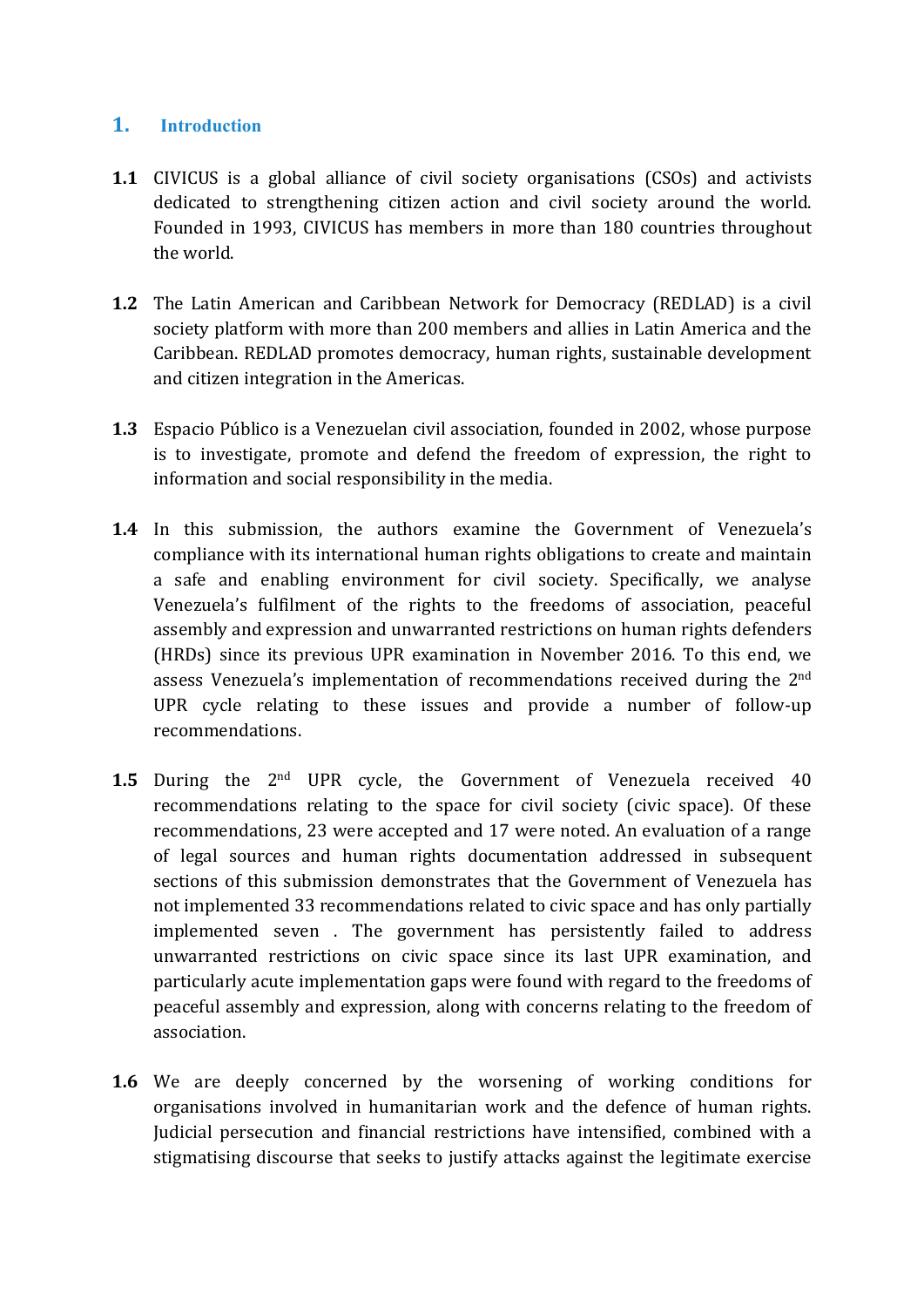of the freedoms of association and expression, as well as social and political participation. We are also alarmed by systematic suppression of peaceful protests.

- **1.7** As <sup>a</sup> result of these issues, civic space in Venezuela is currently classified as 'repressed' by the CIVICUS Monitor, indicating the existence of severe civic space restrictions. 1
	- Section 2 of this submission examines Venezuela'<sup>s</sup> implementation of UPR recommendations and compliance with international human rights standards concerning the freedom of association.
	- Section 3 examines Venezuela'<sup>s</sup> implementation of UPR recommendations and compliance with international human rights standards related to the protection of HRDs, civil society activists and journalists.
	- $\bullet$  Section 4 examines Venezuela'<sup>s</sup> implementation of UPR recommendations and compliance with international human rights standards concerning the freedom of expression, media freedom and access to information.
	- Section 5 examines Venezuela'<sup>s</sup> implementation of UPR recommendations and compliance with international human rights standards related to the freedom of peaceful assembly.
	- Section 6 contains recommendations to address the concerns raised and advance implementation of recommendations under the 2<sup>nd</sup> cycle.
	- An annex on the implementation of  $2<sup>nd</sup>$  cycle UPR recommendations related to civic space is in Section 7.

## **2. Freedom of association**

- **2.1** During Venezuela's examination under the 2<sup>nd</sup> UPR cycle, the government received six recommendations on the right to the freedom of association and creating an enabling environment for CSOs. Of these, the governmen<sup>t</sup> accepted one and noted five. However, as evidenced below, Venezuela has failed to take adequate measures to realise these recommendations. Five recommendations were partially implemented and one was not implemented.
- **2.2** Article 67 of the 1999 Constitution of the Bolivarian Republic of Venezuela guarantees the right to the freedom of association. 2 Article 22 of the International Covenant on Civil and Political Rights (ICCPR), to which Venezuela is <sup>a</sup> state party, also guarantees this right. Despite these commitments, the operation of CSOs is restricted through <sup>a</sup> repressive regulatory framework and <sup>a</sup> hostile environment.

<sup>2</sup> 'Constitution of the Bolivarian Republic of Venezuela', 1999,

<sup>&</sup>lt;sup>1</sup> CIVICUS Monitor: 2021, <https://monitor.civicus.org/country/Venezuela>.

http://www.cne.gob.ye/web/normativa\_electoral/constitucion/indice.php.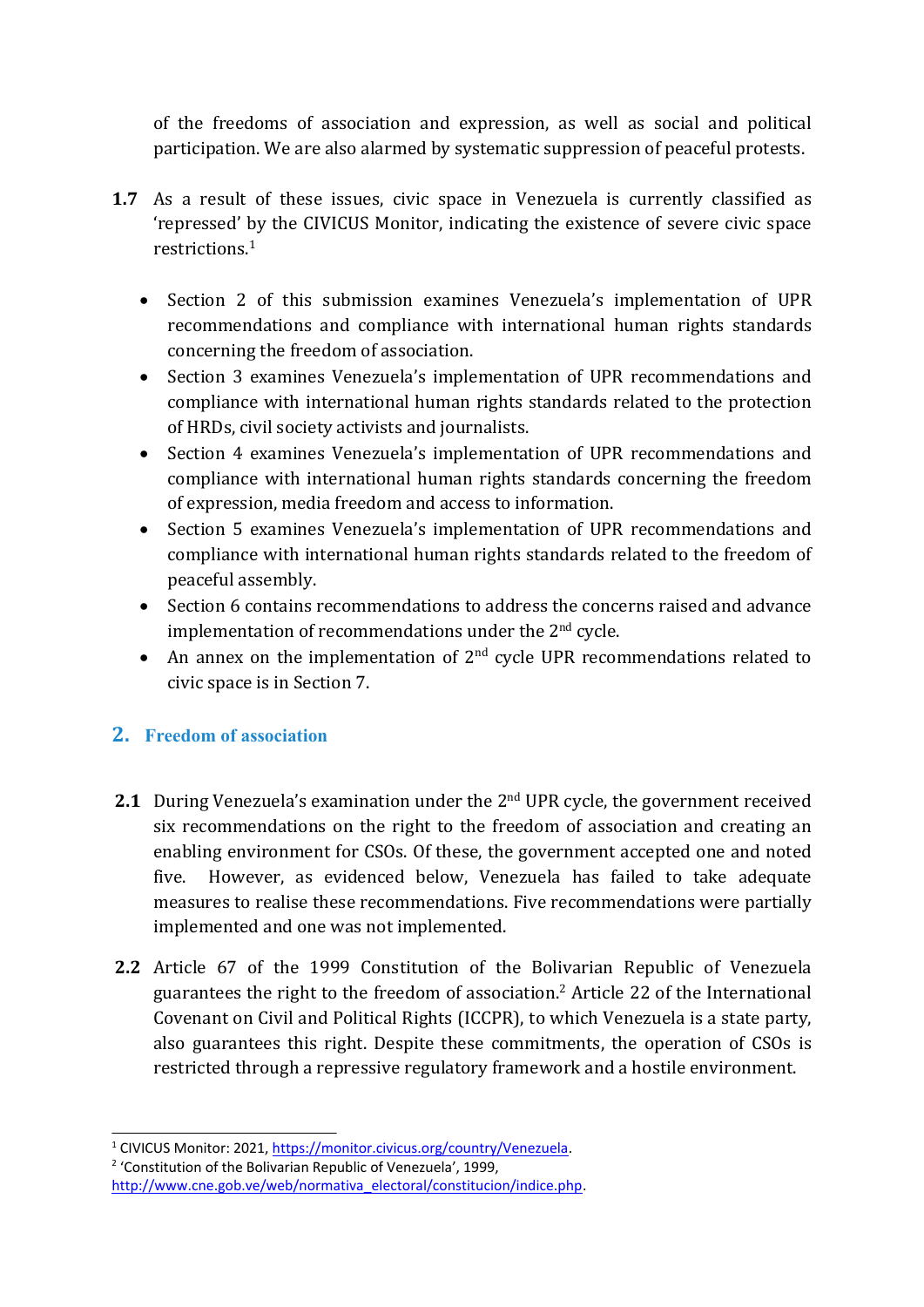- **2.3** In the reporting period, Venezuela failed to reform existing legislation that unduly restricts the freedom of association. The 2010 Law for the Defence of Political Sovereignty and National Self-Determination remains in force, banning organisations working on the promotion and protection of political rights from receiving foreign funding.<sup>3</sup>This undermines CSOs' ability to engage in legitimate advocacy. The legislation includes steep fines equivalent to double the amount received. It also sanctions organisation leaders by disqualifying them from public affairs for five to eight years.
- **2.4** The 2012 Organic Law on Organised Crime and Financing of Terrorism stipulates that CSOs must report all 'suspicious' activities to the government. 4 In May 2021, <sup>a</sup> new ordinance (No. 002-2021) under this legislation imposed strict controls for CSOs, obliging them to register with the National Office Against Organised Crime and Terrorism Financing and disclose detailed information on their activities and funding sources.<sup>5</sup> The ruling also allows the authorised control body to conduct visits to organisations' offices at their discretion. These provisions treat CSOs as suspects, requiring them to undertake onerous procedures to prove the integrity of their operations. 6
- **2.5** Further restricting civic space, broad provisions in article 11 of the 2017 Anti-Hate Law for Peaceful Coexistence and Tolerance allow for the dissolution of CSOs found to promote 'fascism, intolerance and hatred'.<sup>7</sup> The law uses vague wording about 'hate' offences and establishes penalties of up to 20 years in prison for 'promoting or inciting hate'. These provisions have been used against civil society and to criminalise expressions of dissent. Created by the National Constituent Assembly without ratification by the National Assembly,<sup>8</sup> the legislation is considered unconstitutional by local experts. 9

<http://www.oas.org/en/iachr/expression/showarticle.asp?artID=1082&lID=1>.

4

<sup>&</sup>lt;sup>3</sup> 'Law for the Defence of Political Sovereignty and National Self-Determination', International Center for Notfor-Profit Law (ICNL), 2010, [https://www.icnl.org/wp-content/uploads/Venezuela\\_Leysober.pdf](https://www.icnl.org/wp-content/uploads/Venezuela_Leysober.pdf).

<sup>4</sup> 'Organic Law on Organised Crime and Financing of Terrorism', 2012,

[http://www.asambleanacional.gob.ve/leyes/sancionadas/ley\\_org%C3%A1nica\\_contra\\_la\\_delincuencia\\_organi](http://www.asambleanacional.gob.ve/leyes/sancionadas/ley_org%C3%A1nica_contra_la_delincuencia_organizada_y_financiamiento_al_terrorismo) zada y financiamiento al terrorismo.

<sup>&</sup>lt;sup>5</sup> 'Ordinance No. 002-2021', Official Gazette 42.118, 29 April 2021, [http://spgoin.imprentanacional.gob.ve/cgi](http://spgoin.imprentanacional.gob.ve/cgi-win/be_alex.cgi?Acceso=T028700035845/0&Nombrebd=spgoin&Sesion=2124869545)[win/be\\_alex.cgi?Acceso=T028700035845/0&Nombrebd=spgoin&Sesion=2124869545](http://spgoin.imprentanacional.gob.ve/cgi-win/be_alex.cgi?Acceso=T028700035845/0&Nombrebd=spgoin&Sesion=2124869545).

<sup>6</sup> 'Venezuela: Restrictions on the freedom of association persist', International Federation

for Human Rights, 20 May 2021, [https://www.fidh.org/en/issues/human-rights-defenders/venezuela](https://www.fidh.org/en/issues/human-rights-defenders/venezuela-restrictions-on-the-freedom-of-association-persist)[restrictions-on-the-freedom-of-association-persist](https://www.fidh.org/en/issues/human-rights-defenders/venezuela-restrictions-on-the-freedom-of-association-persist).

<sup>&</sup>lt;sup>7</sup> 'Anti-Hate Law for Peaceful Coexistence and Tolerance', Official Gazette 41.274, 8 November 2017, <https://drive.google.com/file/d/10kH6NdqLVbTAQtcBE-l4-bY3dGxkMSvT/view>.

<sup>8</sup> 'Office Of The Special Rapporteur For Freedom Of Expression Expresses Serious Concern Over The Enactment Of The "Anti-Hate Law" In Venezuela And Its Effects On Freedom Of Expression And Freedom Of The Press', Inter-American Commission on Human Rights (IACHR), 10 November 2017,

<sup>&</sup>lt;sup>9</sup> '48 national human rights organisations sign a communiqué against the "Hate Law"', 21 November 2017, [https://www.examenonuvenezuela.com/sin-categoria/48-organizaciones-de-ddhh-a-nivel-nacional](https://www.examenonuvenezuela.com/sin-categoria/48-organizaciones-de-ddhh-a-nivel-nacional-suscribieron-el-comunicado-contra-la-ley-del-odio)[suscribieron-el-comunicado-contra-la-ley-del-odio](https://www.examenonuvenezuela.com/sin-categoria/48-organizaciones-de-ddhh-a-nivel-nacional-suscribieron-el-comunicado-contra-la-ley-del-odio).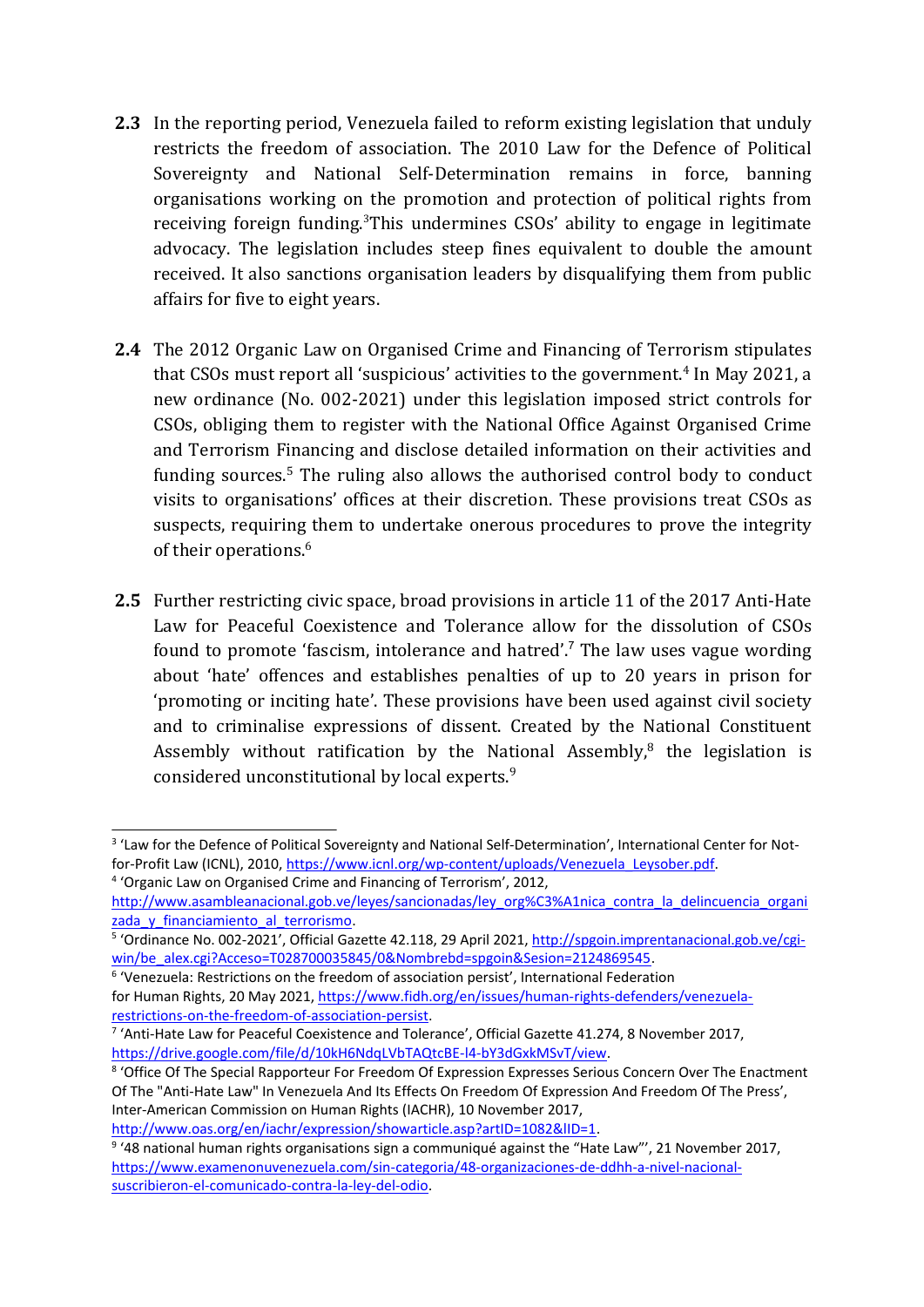- **2.6** The 2012 Decree-Organic Law on Labour, Workers and Women Workers gives the authorities extensive powers to intervene in unions, $^{\rm 10}$  including in the elections of governance boards.<sup>11</sup> Onerous registration requirements also impede the creation of autonomous labour groups.<sup>12</sup>
- **2.7** Although CSOs are already required to register with the Subsidiary Registry Office, in 2021 <sup>a</sup> Special Automated Register for Non-Domiciled Non-Governmental Organisations was launched after <sup>a</sup> 2020 resolution stipulated further requirements for international organisations. This created an additional bureaucratic hurdle for human rights, humanitarian and international cooperation efforts.<sup>13</sup>
- **2.8** In addition, under the guise of detecting suspicious criminal activity, in 2020 the Superintendency of Venezuelan Banking Institutions issued new requirements for all financial institutions to monitor all business and financial operations carried out by non-profit organisations.<sup>14</sup> The banking authority also restricted the use of prepaid cards in US dollars, claiming they had been misused for illicit purposes. 15 These were often used by CSOs and companies to pay salaries due to the devaluation of the bolivar.
- **2.9** While providing vital support to excluded populations during an enduring socioeconomic crisis, human rights and humanitarian organisations have faced increasing bureaucratic restrictions, harassment and criminal persecution. In 2019, Fundación MAVID's<sup>16</sup> headquarters in Carabobo were arbitrarily raided and three of its members were interrogated about alleged financial irregularities. 17 In 2020, an arrest warrant was issued for six workers of Alimenta la Solidaridad, which runs hundreds of soup kitchens. The six were accused of money laundering and belonging to an illicit association. The organisation'<sup>s</sup> offices in Caracas were

 $12$  'State policy against trade union freedom in Venezuela: criminalisation and imprisonment of trade unionists 2021', Venezuela Program Education-Action on Human Rights (PROVEA), 1 May 2021, [https://provea.org/wp](https://provea.org/wp-content/uploads/securepdfs/2021/05/Poli%CC%81tica-de-Estado-contra-la-libertad-sindical-en-Venezuela.pdf)[content/uploads/securepdfs/2021/05/Poli%CC%81tica-de-Estado-contra-la-libertad-sindical-en-Venezuela.pdf](https://provea.org/wp-content/uploads/securepdfs/2021/05/Poli%CC%81tica-de-Estado-contra-la-libertad-sindical-en-Venezuela.pdf). <sup>13</sup> 'Joint Resolution No. 082 and No. 320', Official Gazette, 19 October 2020. [https://www.ghm.com.ve/wp](https://www.ghm.com.ve/wp-content/uploads/2020/12/41994.pdf)[content/uploads/2020/12/41994.pdf](https://www.ghm.com.ve/wp-content/uploads/2020/12/41994.pdf).

documents, antiretroviral drugs and milk formulas were confiscated.

<sup>&</sup>lt;sup>10</sup> 'Decree-Organic Law on Labour, Workers and Women Workers', 7 May 2012, [https://inces.gob.ve/wp](https://inces.gob.ve/wp-content/uploads/2017/10/lot.pdf)[content/uploads/2017/10/lot.pdf](https://inces.gob.ve/wp-content/uploads/2017/10/lot.pdf).

<sup>&</sup>lt;sup>11</sup> 'Venezuelan Trade Union Map', ILDIS - FES Venezuela, August 2019, [https://library.fes.de/pdf](https://library.fes.de/pdf-files/bueros/caracas/16669.pdf)[files/bueros/caracas/16669.pdf](https://library.fes.de/pdf-files/bueros/caracas/16669.pdf).

<sup>&</sup>lt;sup>14</sup> 'Sudeban instructs monitoring of financial operations carried out through non-profit organisations', Sudeban, 20 November 2020, [http://www.sudeban.gob.ve/wp](http://www.sudeban.gob.ve/wp-content/uploads/Historico_Notas_Prensa/NP_(2020-11-20).pdf)[content/uploads/Historico\\_Notas\\_Prensa/NP\\_\(2020-11-20\).pdf](http://www.sudeban.gob.ve/wp-content/uploads/Historico_Notas_Prensa/NP_(2020-11-20).pdf).

<sup>&</sup>lt;sup>15</sup> '#EsNoticia || Sudeban instruye monitoreo de las operaciones financieras realizadas a través de organizaciones sin fines de lucro', Sudebaninforma, 21 November 2020, <https://twitter.com/SudebanInforma/status/1330176806461304832?s=20>.

<sup>&</sup>lt;sup>16</sup> The foundation works to defend the rights of people living with HIV/AIDS. During the raid, equipment,

<sup>&</sup>lt;sup>17</sup> 'Escalation of attacks against organisations doing humanitarian work', Front Line Defenders, 18 February 2019, <https://www.frontlinedefenders.org/en/case/escalation-attacks-against-fundacion-mavid>.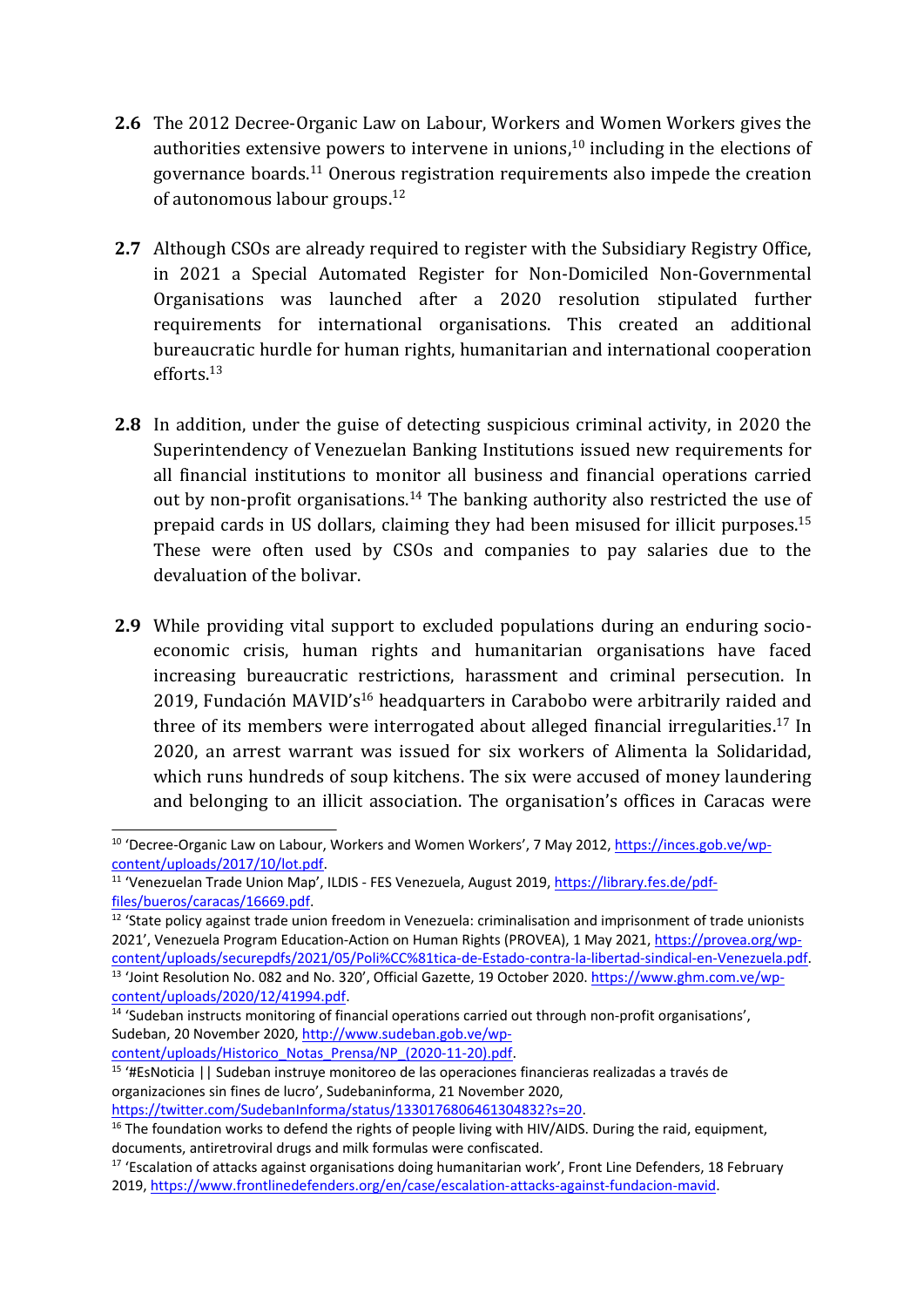subsequently raided without a warrant. $^{18}$ 

- **2.10**In 2020, raids and confiscation of humanitarian materials were also conducted at Acción Solidaria, Azul Positivo and Convite'<sup>s</sup> offices. 19 Staff members were also arrested. The crackdown on humanitarian organisations led the United Nations Humanitarian Country Team temporarily to suspend all 38 cash transfer programmes aimed at alleviating livelihoods; only six of these had been reinstated by May 2021.
- **2.11**These repressive laws and policies are compounded by extra-legal factors that entrench the hostile environment for civil society. They include systematic stigmatisation $^{\rm 20}$  by the authorities and the use of Government-Operated Non-Governmental Organisations (GONGOs) to harass civil society leaders, staff and organisations. 21

# **3. Harassment, intimidation and attacks against human rights defenders, civil society activists and journalists**

- **3.1** Under Venezuela'<sup>s</sup> previous UPR examination, the governmen<sup>t</sup> received seven recommendations on the protection of HRDs, journalists and civil society representatives. All seven recommendations were noted. As examined in this section, the governmen<sup>t</sup> has not implemented any of the recommendations.
- **3.2** Article 12 of the UN Declaration on Human Rights Defenders mandates states to take the necessary measures to ensure the protection of HRDs. The ICCPR further guarantees the freedoms of association, peaceful assembly and expression. In spite of these protections, HRDs, journalists and civil society activists in Venezuela have been systematically stigmatised, targeted for reprisals and criminalised for undertaking legitimate work.
- **3.3** The Organic Law of the Ombudsperson'<sup>s</sup> Office, which underpins Venezuela'<sup>s</sup> accredited national human rights institution, does not address the protection of

<sup>&</sup>lt;sup>18</sup> 'Venezuela: Humanitarian Groups Under Attack', Human Rights Watch, 21 December 2020, <https://www.hrw.org/news/2020/12/21/venezuela-humanitarian-groups-under-attack>.

<sup>&</sup>lt;sup>19</sup> Personnel of humanitarian CSO Azul Positivo were detained and their offices were raided in January 2021 based on accusations of money laundering, fraud and criminal association. Five workers were held in preventive detention for almost three weeks until they were released with conditional provisions. Charges against them have not been dropped.

<sup>&</sup>lt;sup>20</sup> 'Crisis escalates in Venezuela as human rights violations increase', CIVICUS Monitor, 4 August 2017, [https://monitor.civicus.org/updates/2017/08/04/crisis-escalates-venezuela-human-rights-violations-increase](https://monitor.civicus.org/updates/2017/08/04/crisis-escalates-venezuela-human-rights-violations-increase/).

<sup>&</sup>lt;sup>21</sup> In one example, in 2017 pro-government organisation Fundalatin issued a statement condemning the use of 'psychological violence' by the CSO PROVEA after it ran <sup>a</sup> social media campaign calling on public officials to refrain for participating in the Constituent Assembly process. The Secretary of the National Council of the Bolivarian Police then threatened to file <sup>a</sup> lawsuit against PROVEA.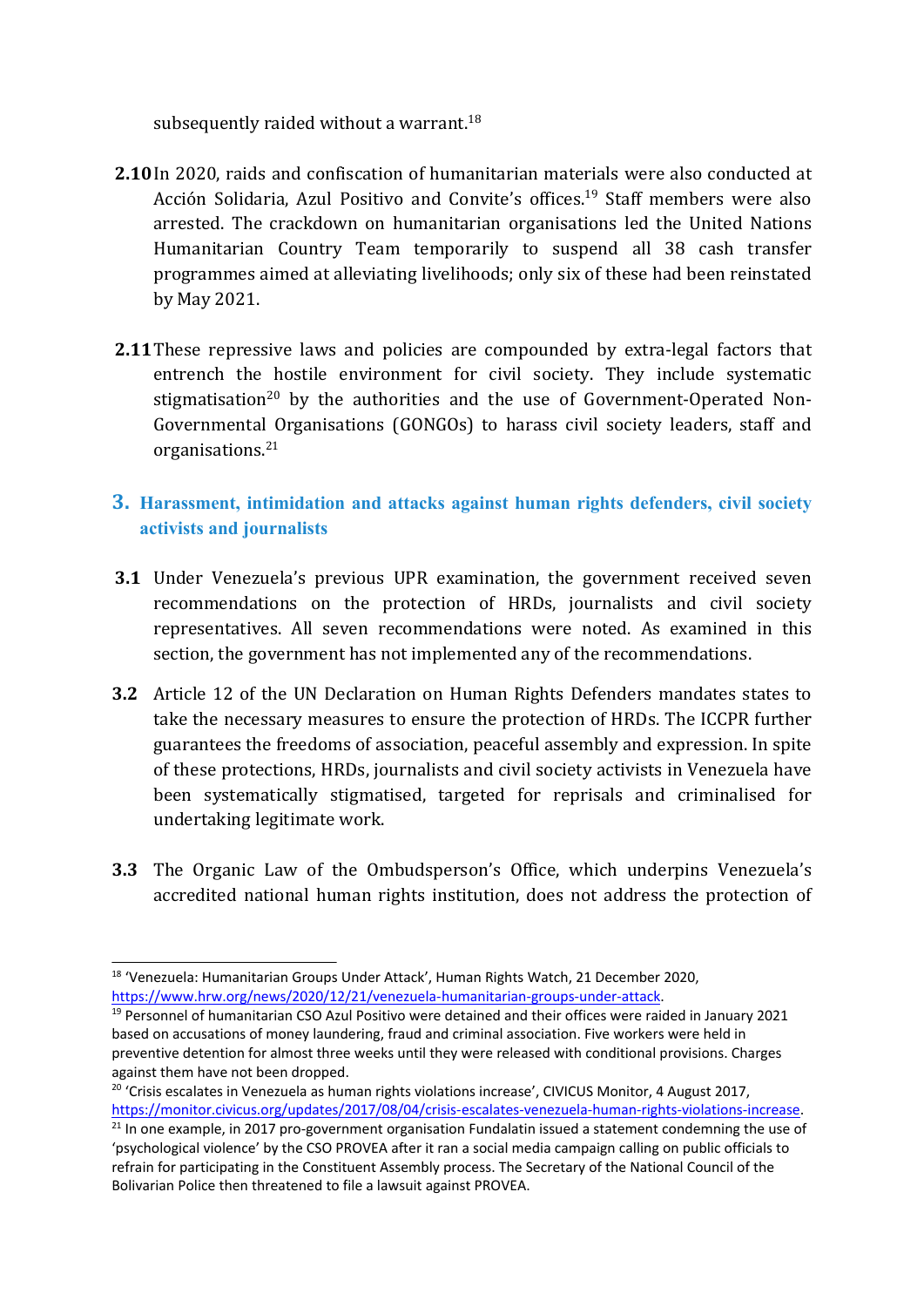HRDs among its stated principles or functions. 22

- **3.4** The 2017 Anti-Hate Law for Peaceful Coexistence and Tolerance has been used to detain, judicially harass and criminalise HRDs, civil society activists and journalists. Since the law was enacted, at least 42 people have been prosecuted under its provisions, among them HRDs, journalists, protesters, healthcare workers and individuals who expressed dissatisfaction on social media. 23
- **3.5** In one example of the use of the Anti-Hate Law to criminalise human rights advocacy, in April 2021 Orlando Moreno of CSO Foro Penal was detained for 'inciting hate'. <sup>24</sup> He had interviewed relatives of Venezuelans who fled the country aboard <sup>a</sup> vessel that sank. Moreno was released on bail with conditional measures. Charges against him were not dropped. 25
- **3.6** Journalists have been particularly targeted using the Anti-Hate Law. In 2019, journalist Wilmer Quintana was arrested after posting on his personal Facebook page about alleged corruption in public services provision. 26 In 2020, María Luisa Arriaga and Marco Aurelio Antoima were detained and charged<sup>27</sup> under the law with no indication of what prompted the charges. 28 Charges under the legislation were also filed in 2020 against journalists Darvinson Rojas, who had published information on the COVID-19 pandemic,<sup>29</sup> Otilio Rodríguez, who had reported on alleged corruption, and Nicmer Evans, who founded <sup>a</sup> news outlet that often expresses critical views of government. $^{\rm 30}$
- **3.7** Provisions in the Penal Code criminalising defamation and calumny have also been used against journalists and civil society activists. In November 2020, the former Secretary-General of political party Primero Venezuela, Romel Despas, filed <sup>a</sup> criminal lawsuit against journalists Kisme Evaristo and Ana Muñoz for defamation

7

<sup>&</sup>lt;sup>22</sup> 'Organic Law of the Ombudsperson's Office', 5 August 2004,

[http://www.oas.org/juridico/PDFs/mesicic4\\_ven\\_ley\\_org\\_def\\_pueb.pdf](http://www.oas.org/juridico/PDFs/mesicic4_ven_ley_org_def_pueb.pdf).

<sup>&</sup>lt;sup>23</sup> 'Three years on from the "Anti-Hate Law"', Espacio Público, 2 May 2021, [http://espaciopublico.ong/a-tres](http://espaciopublico.ong/a-tres-anos-de-la-ley-contra-el-odio/)[anos-de-la-ley-contra-el-odio](http://espaciopublico.ong/a-tres-anos-de-la-ley-contra-el-odio/).

<sup>&</sup>lt;sup>24</sup> 'Venezuela: Authorities must free human rights defender Orlando Moreno', Amnesty International, 27 April 2021, <https://www.amnesty.org/download/Documents/AMR5340422021ENGLISH.pdf>.

<sup>&</sup>lt;sup>25</sup> 'Report on Repression in Venezuela: April 2021', Foro Penal, 27 June 2021, [https://foropenal.com/reporte](https://foropenal.com/reporte-sobre-la-represion-en-venezuela-abril-2021/)[sobre-la-represion-en-venezuela-abril-2021](https://foropenal.com/reporte-sobre-la-represion-en-venezuela-abril-2021/).

<sup>&</sup>lt;sup>26</sup> 'CPJ denounces arrest of journalist Wilmer Quintana', Espacio Público, 13 August 2019, [http://espaciopublico.ong/cpj-denuncia-detencion-del-periodista-wilmer-quintana](http://espaciopublico.ong/cpj-denuncia-detencion-del-periodista-wilmer-quintana/).

<sup>&</sup>lt;sup>27</sup> 'Venezuelan journalists charged under anti-hate law, held on house arrest', Committee to Protect Journalists (CPJ), 25 June 2020, [https://cpj.org/2020/06/venezuelan-journalists-charged-under-anti-hate-law-held-on](https://cpj.org/2020/06/venezuelan-journalists-charged-under-anti-hate-law-held-on-house-arrest/)[house-arrest](https://cpj.org/2020/06/venezuelan-journalists-charged-under-anti-hate-law-held-on-house-arrest/).

 $^{28}$  However, weeks earlier a state media executive had claimed they were behind an anonymous whistleblower Twitter account.

<sup>&</sup>lt;sup>29</sup> 'Journalist Darvinson Rojas charged with "Anti-hate law" offences', Espacio Público, 24 March 2020, [http://espaciopublico.ong/imputaron-al-periodista-darvinson-rojas-por-delitos-de-la-ley-del-odio](http://espaciopublico.ong/imputaron-al-periodista-darvinson-rojas-por-delitos-de-la-ley-del-odio/).

<sup>&</sup>lt;sup>30</sup> 'Venezuelan authorities charge 2 journalists, imprison 1, under 'anti-hate' law', CPJ, 21 July 2020, <https://cpj.org/2020/07/venezuelan-authorities-charge-2-journalists-imprison-1-under-anti-hate-law>.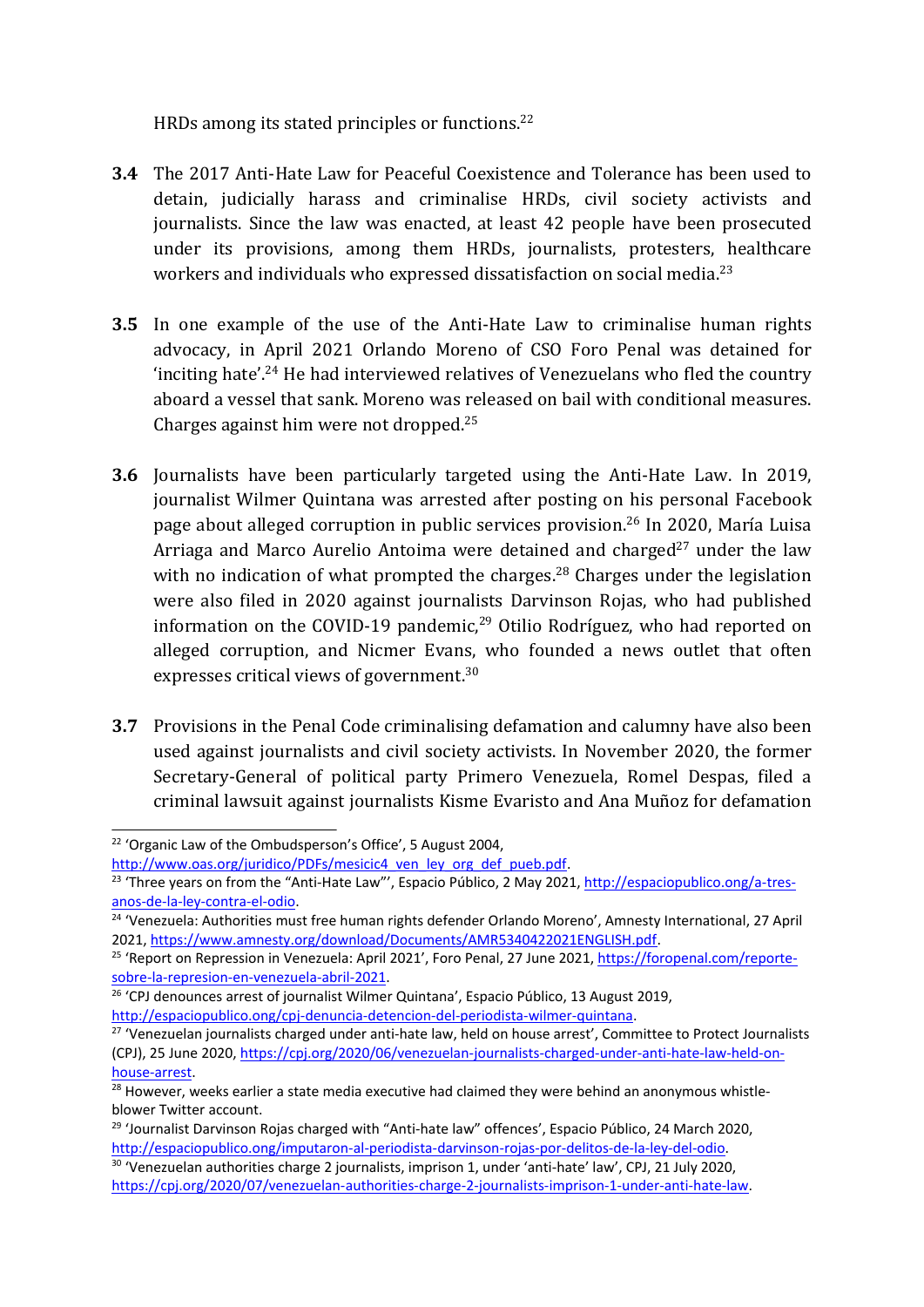and insult after they reported on his dismissal.<sup>31</sup> While hosting radio programmes, they both mentioned Despas' alleged involvement in irregularities based on information provided by Primero Venezuela in a publicly released document. $^{\rm 32}$ 

- **3.8** HRDs are also exposed to arbitrary detention, false charges and judicial processes marred by irregularities and violations of due process. In some cases, these detentions amount to enforced disappearance. Alexis Bustamante, an activist with human rights group FundaREDES, went missing in May 2019, reportedly while travelling to the border with Colombia to buy basic goods.<sup>33</sup> His detention was only confirmed after several weeks and his preliminary hearing for the charge of 'instigating military rebellion' was held in July 2019 in a military court. $^{34}$ Bustamante remained under arrest as of June 2021.
- **3.9** HRDs, civil society activists, independent journalists and others perceived as adversaries of governmen<sup>t</sup> also face systematic stigmatisation and public vilification. They are often accused of carrying out destabilising, criminal or violent activities by authorities at local, regional and national levels. This is replicated in public media, official social network profiles and other news media. In one case, Lisa Henrito Percy, <sup>a</sup> leader of the Pemón Indigenous people, was accused of 'treason' and leading <sup>a</sup> secessionist movement by <sup>a</sup> high-ranking military official during a television programme in 2018.<sup>35</sup> The intimidation took place after she criticised the militarisation and exploitation of Indigenous territories during an assembly of Indigenous peoples. $^{\rm 36}$
- **3.10** Ruling party vice-president Diosdado Cabello often leads the attacks, voicing stigmatising narratives and singling out critical journalists, activists and others on his weekly television programme, 'Con el Mazo Dando', broadcast by state channel VTV. In March 2019, Cabello accused journalist Luis Carlos Díaz of 'sabotage' and claimed he had played <sup>a</sup> role in electricity outages that left some parts of Venezuela without power for more than five days. 37 One week later, Díaz was

<sup>&</sup>lt;sup>31</sup> 'Political leader denounced two broadcasters for "defamation and libel"', Espacio Público, 24 November 2020, [http://espaciopublico.ong/dirigente-politico-denuncio-a-dos-locutores-por-difamacion-e-injuria](http://espaciopublico.ong/dirigente-politico-denuncio-a-dos-locutores-por-difamacion-e-injuria/).

<sup>&</sup>lt;sup>32</sup> 'Two broadcasters in Amazonas were denounced to the Public Prosecutor's Office', IPYS, 26 November 2020, [https://ipysvenezuela.org/alerta/alerta-ipysve-dos-locutores-en-amazonas-fueron-denunciados-ante-el](https://ipysvenezuela.org/alerta/alerta-ipysve-dos-locutores-en-amazonas-fueron-denunciados-ante-el-ministerio-publico/)[ministerio-publico](https://ipysvenezuela.org/alerta/alerta-ipysve-dos-locutores-en-amazonas-fueron-denunciados-ante-el-ministerio-publico/).

<sup>&</sup>lt;sup>33</sup> 'Venezuelan Human Rights Defender Missing', Civil Rights Defenders, 29 May 2019, [https://crd.org/2019/05/24/venezuelan-human-rights-defender-missing](https://crd.org/2019/05/24/venezuelan-human-rights-defender-missing/).

<sup>&</sup>lt;sup>34</sup> 'On 30 July 2019, Alexis Bustamante had his preliminary hearing and was charged with the crimes of treasor (he was later acquitted) and military rebellion, of which he pleaded not guilty', FundaREDES, 31 July 2020, [https://twitter.com/FundaREDES\\_/status/1288979220484562947?s=20](https://twitter.com/FundaREDES_/status/1288979220484562947?s=20).

<sup>&</sup>lt;sup>35</sup> 'Dossier', VTV, 23 July 2018, <u><https://www.youtube.com/watch?v=LXrS-HRVqSk></u>.

<sup>&</sup>lt;sup>36</sup> 'The deadly cost of defending the environment', Amnesty International, 9 November 2018, [https://www.amnesty.org/en/latest/news/2018/11/the-deadly-cost-of-defending-the-environment](https://www.amnesty.org/en/latest/news/2018/11/the-deadly-cost-of-defending-the-environment/).

<sup>&</sup>lt;sup>37</sup> 'Precautionary Measures No. 250-19: Luis Carlos Díaz and his family with respect to Venezuela', IACHR, 29 March 2019, <https://www.oas.org/es/cidh/decisiones/pdf/2019/17-19MC250-19-VE.pdf>.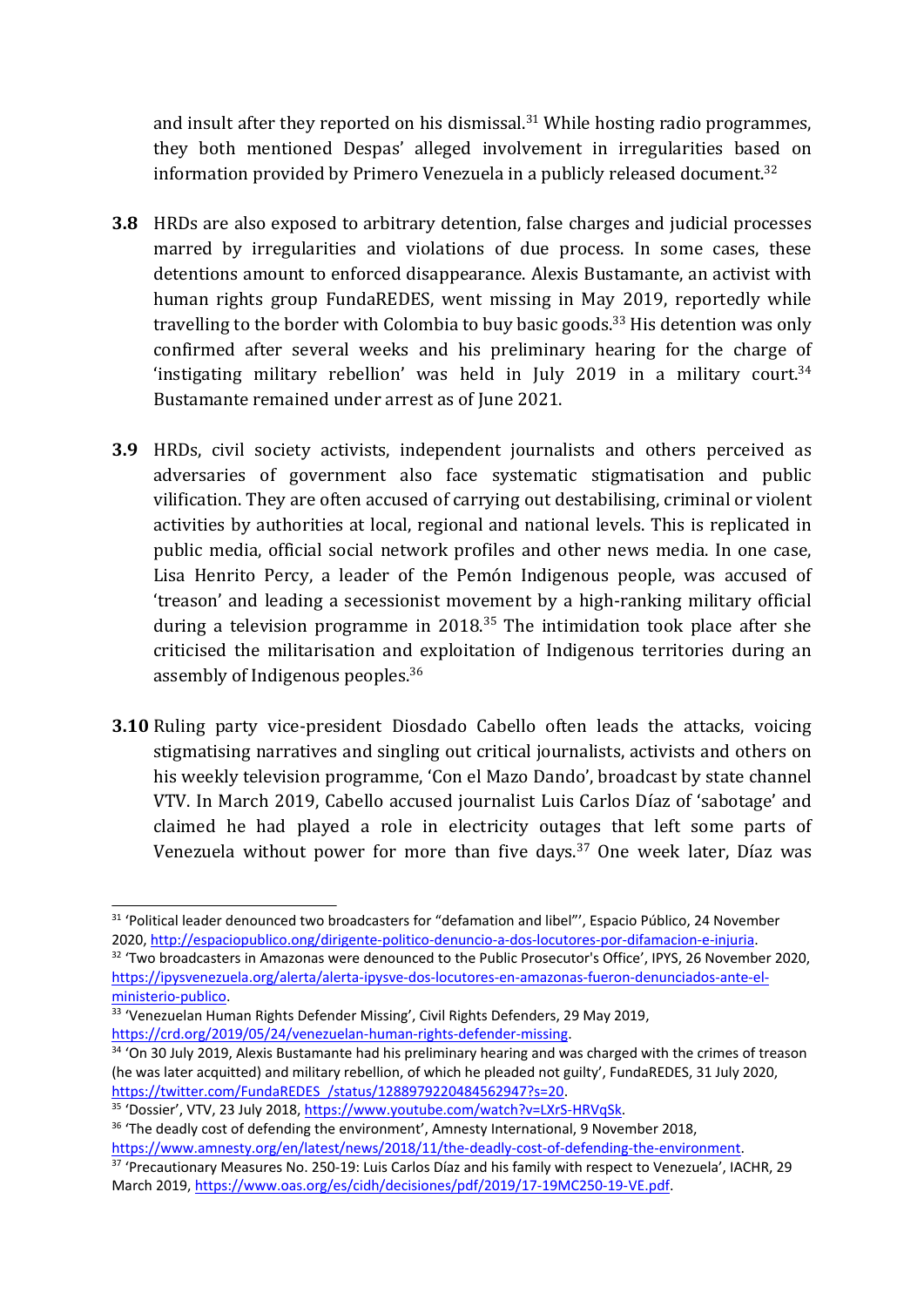detained and charged with 'inciting crimes'.<sup>38</sup>

- **3.11** HRDs have also been harassed, threatened and attacked by state security agents and governmen<sup>t</sup> supporters. Ruth Pérez, <sup>a</sup> community defender in Miranda state, has faced repeated attacks from security forces after denouncing rights violations against the Petare community. In 2018 and 2019, Pérez'<sup>s</sup> residence was raided five times and, in each case, officers threatened and attacked her family while searching for her. Three young men, Peréz's brother Jesse Gabriel Pérez Chávez and her nephews Jondry Pérez and Javier Arai Pérez, were killed during these police interventions in alleged extrajudicial executions. 39 Ruth Pérez denounced further threats by special forces agents, who have told her, 'We will kill every member of your family and afterwards we will kill you.' <sup>40</sup> While Pérez was granted protective measures by <sup>a</sup> local court in December 2019, by April 2021 these measures had not been implemented. 41
- **3.12** This is far from an isolated case. The harassment against Pérez reflects what Venezuelan civil society calls <sup>a</sup> pattern of violations that include threats to and attacks on HRDs' lives, integrity and personal security. 42 These include arbitrary detention on fabricated charges, systematic harassment, threats of detention and extrajudicial killing, threats and attacks against loved ones, enforced disappearance and cruel and degrading treatment.
- **3.13** During the review period the governmen<sup>t</sup> has released groups of political prisoners using presidential pardons or other alternative measures. In 2020, the governmen<sup>t</sup> announced pardons for 110 political prisoners, but less than half had been incarcerated for political reasons, and some faced no charges.<sup>43</sup> In some cases, those released had not been sentenced and their release came with conditional measures. These measures are used to intimidate former political prisoners through sanctions, limits on their movement and communication and

<https://spcommreports.ohchr.org/TMResultsBase/DownLoadPublicCommunicationFile?gId=26009>.

9

<sup>38</sup> 'Journalist Luis Carlos Díaz released from detention, banned from leaving Venezuela', CPJ, 5 April 2019, <https://cpj.org/2019/04/journalist-luis-carlos-diaz-released-from-detentio/>.

<sup>&</sup>lt;sup>39</sup> 'Venezuela: Threats against Ms. Ruth Pérez and extrajudicial execution of her nephew', FIDH, 07 November 2019, [https://www.fidh.org/es/temas/defensores-de-derechos-humanos/venezuela-amenazas-en-contra-de](https://www.fidh.org/es/temas/defensores-de-derechos-humanos/venezuela-amenazas-en-contra-de-la-sra-ruth-perez-y-ejecucion)[la-sra-ruth-perez-y-ejecucion](https://www.fidh.org/es/temas/defensores-de-derechos-humanos/venezuela-amenazas-en-contra-de-la-sra-ruth-perez-y-ejecucion).

<sup>&</sup>lt;sup>40</sup> 'Attacks against journalists and confiscation of equipment increasing in Venezuela', CIVICUS Monitor, 14 November 2019, [https://monitor.civicus.org/updates/2019/11/14/attacks-against-journalists-and](https://monitor.civicus.org/updates/2019/11/14/attacks-against-journalists-and-confiscation-equipment-increasing-venezuela/)[confiscation-equipment-increasing-venezuela](https://monitor.civicus.org/updates/2019/11/14/attacks-against-journalists-and-confiscation-equipment-increasing-venezuela/).

<sup>&</sup>lt;sup>41</sup> 'AL VEN2/2021', Mandates of the Special Rapporteur on extrajudicial, summary or arbitrary executions; the Working Group on Arbitrary Detention; and the Special Rapporteur on torture and other cruel, inhuman or degrading treatment or punishment, 16 April 2021,

 $^{42}$  'Joint Report on Patterns of Violations of the Right to Defence of Human Rights in Venezuela', PROVEA, 30 June 2020, [https://provea.org/publicaciones/investigaciones/informe-conjunto-sobre-patrones-de-violacion](https://provea.org/publicaciones/investigaciones/informe-conjunto-sobre-patrones-de-violacion-del-derecho-a-la-defensa-de-los-derechos-humanos-en-venezuela/)[del-derecho-a-la-defensa-de-los-derechos-humanos-en-venezuela](https://provea.org/publicaciones/investigaciones/informe-conjunto-sobre-patrones-de-violacion-del-derecho-a-la-defensa-de-los-derechos-humanos-en-venezuela/).

<sup>&</sup>lt;sup>43</sup> 'The reality of the "pardon", 333 political prisoners still behind bars', Foro Penal, 8 September 2020, [https://foropenal.com/foro-penal-la-realidad-del-indulto-333-presos-politicos-siguen-tras-las-rejas](https://foropenal.com/foro-penal-la-realidad-del-indulto-333-presos-politicos-siguen-tras-las-rejas/).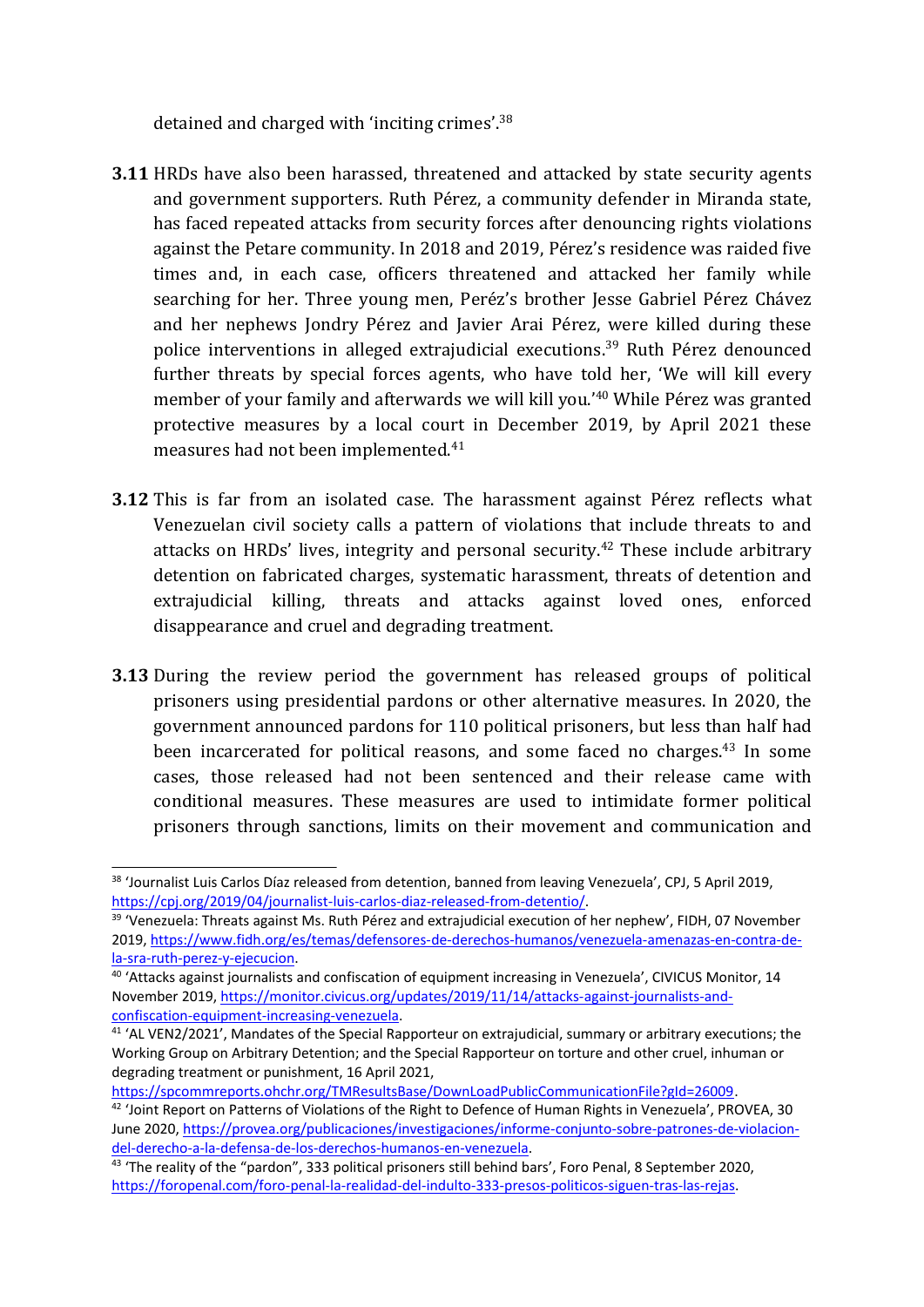the threat of rearrest. 44

## **4. Freedom of expression, media freedom and access to information**

- **4.1** Under the 2nd UPR cycle, the governmen<sup>t</sup> received 19 recommendations relating to the freedom of expression, media freedom and access to information. For example, the governmen<sup>t</sup> pledged to 'fully guarantee freedom of expression and free access to information and protect journalists against threats and attacks'. Of the recommendations received, 16 were accepted and three were noted. However, as discussed below, the governmen<sup>t</sup> did not take effective measures to implement these recommendations: 18 were not implemented and only one was partially implemented.
- **4.2** ICCPR article 19 guarantees the right to the freedoms of expression and opinion. Article 57 of the Constitution also guarantees the right to the freedom of expression and article 58 establishes the right to 'timely, truthful and impartial information, without censorship'. However, <sup>a</sup> series of other legal instruments provide the governmen<sup>t</sup> with ample power to control media, censor content and punish critics.
- **4.3** The 2004 Law on Social Responsibility of Radio and Television,<sup>45</sup> reformed in 2010, contains vague provisions that empower the authorities to control media content. Article 29 of the legislation creates fines and allows temporary suspension of any media disseminating messages that 'incite alterations of the public order', language often used to refer to social protests. Lack of independence in the judiciary and regulatory agencies 46 has led to politically motivated use of the law to control and punish any media outlet or journalist perceived as an adversary.<sup>47</sup>
- **4.4** The 2017 Anti-Hate Law for Peaceful Coexistence and Tolerance also gives the governmen<sup>t</sup> ample power to censor dissent and curtail independent media. Under article 22 of the law, the governmen<sup>t</sup> can order the removal of content, block websites and revoke the broadcasting licences of any outlet that publishes content viewed as promoting hate or intolerance. The law stipulates fines for social media

46 'Venezuela: Freedom on the net 2020', Freedom House, <https://freedomhouse.org/country/venezuela/freedom-net/2020>.

<sup>44</sup> 'Preliminary ruling: criminal justice against free speech', Espacio Público, 31 January 2020, [http://espaciopublico.ong/sentencia-previa-la-justicia-penal-contra-la-libre-expresion](http://espaciopublico.ong/sentencia-previa-la-justicia-penal-contra-la-libre-expresion/).

<sup>&</sup>lt;sup>45</sup> 'Law on Social Responsibility of Radio and Television', 21 December 2010, <http://www.conatel.gob.ve/files/leyrs06022014.pdf>.

<sup>&</sup>lt;sup>47</sup> 'Venezuela: Freedom in the world 2018', Freedom House,

<https://freedomhouse.org/country/venezuela/freedom-world/2018>.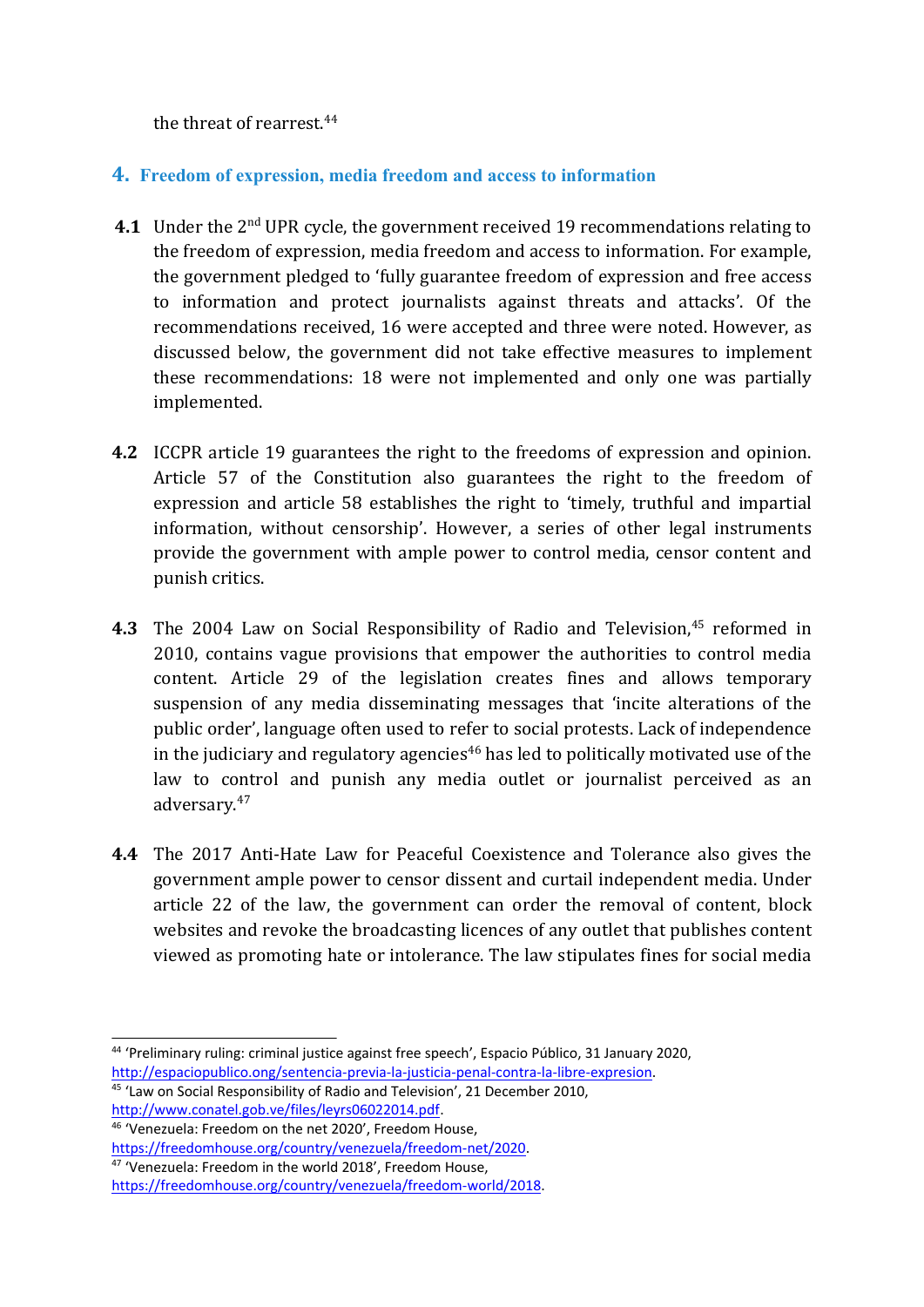platforms that fail to remove content considered to 'incite hate' within six hours. As reported by the Venezuela Press and Society Institute (IPYS), the legislation has been used to prosecute or intimidate at least 17 members of the press and six news outlets since it was enacted.<sup>48</sup>

- **4.5** Since 2016, 'State of Exception and Emergency' decrees have been continuously adopted, granting the government extended powers to restrict rights.<sup>49</sup> In May 2017, amid mass anti-government protests, one decree extended the ability of the authorities to implement online surveillance and censor content.<sup>50</sup> At the time, free expression advocacy organisation Derechos Digitales reported that at least 41 websites were blocked in Venezuela. 51
- **4.6** In addition, provisions against defamation in the Penal Code and tax norms have been used to curtail independent media. In April 2021, the Supreme Court ordered newspaper El Nacional to pay Diosdado Cabello over US\$13 million in civil damages for defamation. In May, the newspaper'<sup>s</sup> headquarters in Caracas were raided, staff were evacuated and the building was seized as part of the payment.<sup>52</sup> El Nacional has faced repeated reprisals for its reporting. In 2018, the outlet was investigated for 'promoting hate' in its election coverage. 53
- **4.7** Since the assessment of Venezuela'<sup>s</sup> human rights record during the second UPR cycle, the governmen<sup>t</sup> has escalated efforts to silence dissent. Financial strangulation through withdrawal of advertising, cancellation of broadcasting licences, equipment confiscation and censorship are widespread. Dozens of news outlets have been dismantled by regulatory agency CONATEL. In 2020 alone, 18 radio stations, four print media and two digital media were shut down by CONATEL. 54 Following mass protests in 2017, eight television channels and 54

<sup>&</sup>lt;sup>48</sup> 'Anti-hate legislation: censorship made law', IPYS, 19 November 2020,

[https://ipysvenezuela.org/2020/11/19/reporte-especial-ipysve-normativa-contra-el-odio-la-censura-hecha](https://ipysvenezuela.org/2020/11/19/reporte-especial-ipysve-normativa-contra-el-odio-la-censura-hecha-ley/)[ley](https://ipysvenezuela.org/2020/11/19/reporte-especial-ipysve-normativa-contra-el-odio-la-censura-hecha-ley/).

<sup>&</sup>lt;sup>49</sup> 'IACHR expresses concern over the declaration of a state of emergency and economic emergency in Venezuela', IACHR, 1 June 2016, <https://www.oas.org/es/cidh/prensa/comunicados/2016/071.asp>. <sup>50</sup> 'New state of emergency envisages "strong regulations" on internet content', IPYS, 17 May 2017, [https://ipysvenezuela.org/alerta/nuevo-estado-excepcion-contempla-regulaciones-contundentes-los](https://ipysvenezuela.org/alerta/nuevo-estado-excepcion-contempla-regulaciones-contundentes-los-contenidos-internet/)[contenidos-internet](https://ipysvenezuela.org/alerta/nuevo-estado-excepcion-contempla-regulaciones-contundentes-los-contenidos-internet/).

 $51$  'On the limitations to fundamental rights on the internet as a result of the state of emergency in Venezuela', Derechos Digitales, 26 May 2017, [https://www.derechosdigitales.org/11164/sobre-los-limitantes-a-los](https://www.derechosdigitales.org/11164/sobre-los-limitantes-a-los-derechos-fundamentales-en-internet-producto-del-estado-de-excepcion-en-venezuela/)[derechos-fundamentales-en-internet-producto-del-estado-de-excepcion-en-venezuela](https://www.derechosdigitales.org/11164/sobre-los-limitantes-a-los-derechos-fundamentales-en-internet-producto-del-estado-de-excepcion-en-venezuela/).

 $52$  'Venezuelan authorities seize headquarters of El Nacional as damages in defamation suit', CPJ, 17 May 2021, [https://cpj.org/2021/05/venezuelan-authorities-seize-headquarters-of-el-nacional-as-damages-in-defamation](https://cpj.org/2021/05/venezuelan-authorities-seize-headquarters-of-el-nacional-as-damages-in-defamation-suit/)[suit](https://cpj.org/2021/05/venezuelan-authorities-seize-headquarters-of-el-nacional-as-damages-in-defamation-suit/).

<sup>&</sup>lt;sup>53</sup> 'IAPA rejects new official reprisal against Venezuela's El Nacional website', Inter American Press Association, 23 May 2018, [https://www.sipiapa.org/notas/1212564-la-sip-rechaza-nueva-represalia-oficial-contra-portal](https://www.sipiapa.org/notas/1212564-la-sip-rechaza-nueva-represalia-oficial-contra-portal-el-nacional-venezuela)[el-nacional-venezuela](https://www.sipiapa.org/notas/1212564-la-sip-rechaza-nueva-represalia-oficial-contra-portal-el-nacional-venezuela).

<sup>54</sup> '2020 Report: General situation of the right to freedom of expression in Venezuela', Espacio Público, 3 May 2021, [http://espaciopublico.ong/informe-2020-situacion-general-del-derecho-a-la-libertad-de-expresion-en](http://espaciopublico.ong/informe-2020-situacion-general-del-derecho-a-la-libertad-de-expresion-en-venezuela/)[venezuela](http://espaciopublico.ong/informe-2020-situacion-general-del-derecho-a-la-libertad-de-expresion-en-venezuela/).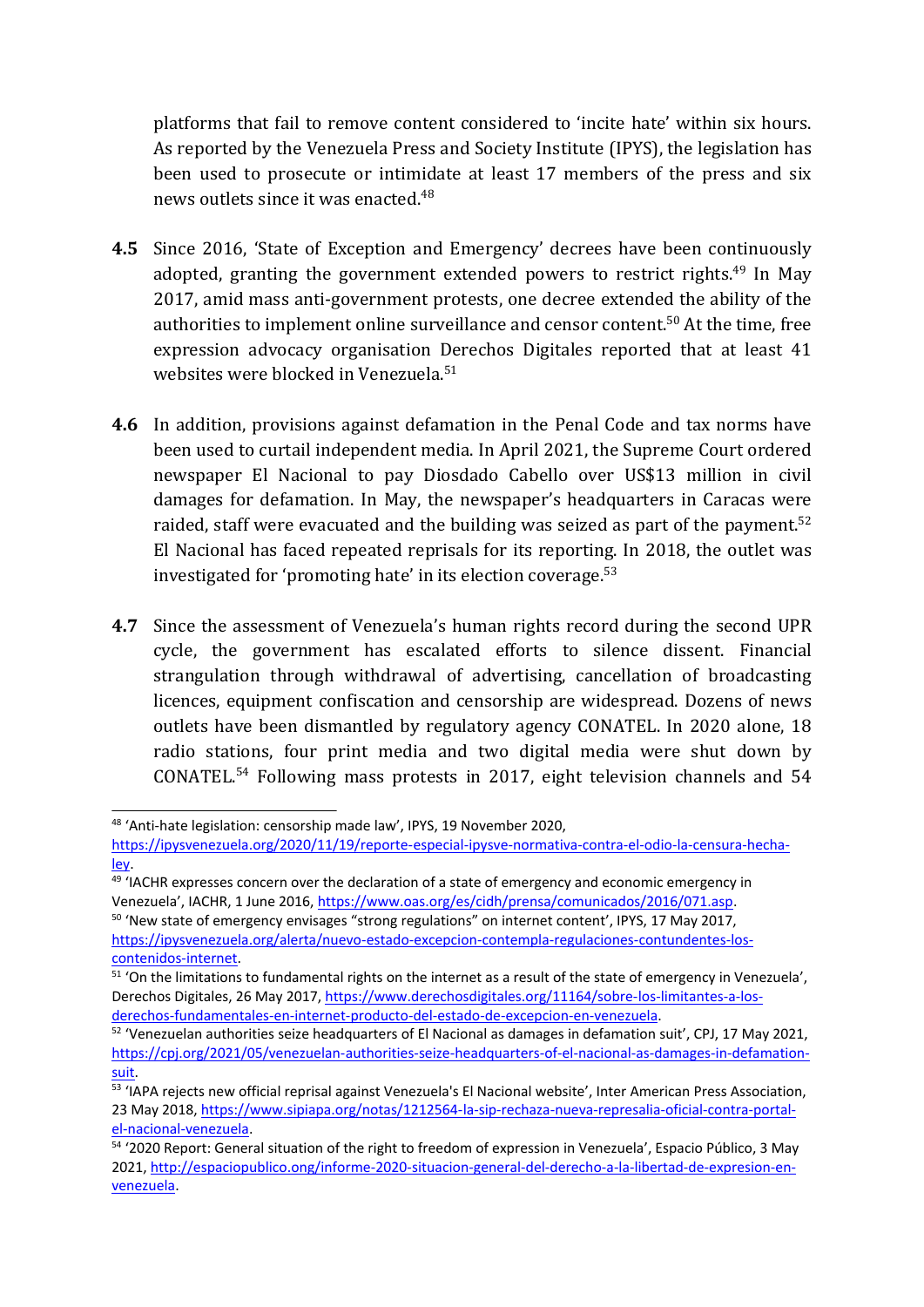radio stations were dismantled through irregular processes, without right to defence.<sup>55</sup>

- **4.8** Other outlets have been forced to suspend printing or shut down entirely due to financial constraints or lack of materials. According to monitoring by Espacio Público, at least 57 print media suspended or terminated their publications in  $2017^{56}$  and  $2018,^{57}$  in part due to lack of access to necessary inputs. As a result of these media closures, the situation of independent media is critical, particularly in small and mid-size towns and rural areas. Analysis by IPYS found that in more than 200 municipalities coverage of events of public interest by media outlets is limited or non-existent.<sup>58</sup>
- **4.9** Journalists investigating corruption or voicing criticism of governmen<sup>t</sup> are subjected to arbitrary arrests under trumped-up charges. In 2016, journalist Braulio Jatar was arrested after publishing <sup>a</sup> video of <sup>a</sup> protest against President Nicolás Maduro on his news website Reporte Confidencial and on social media. Authorities claimed he was in possession of US\$25,000 in cash to fund <sup>a</sup> terrorist attack. He was later charged with 'money laundering'. Jatar spent over <sup>a</sup> year in prison while awaiting trial before being placed under house arrest and 24-hour surveillance in 2018 due to health problems. <sup>59</sup> He was finally conditionally released in 2019. 60
- **4.10** Violent attacks and harassment form part of the hostile environment against independent media. In 2017, the parking lot of media outlet Versión Final in Zulia was attacked with an explosive device, damaging four vehicles. 61 In 2019, three VPI TV journalists were physically attacked by <sup>a</sup> private security guard while reporting on precarious conditions at a hospital.<sup>62</sup> In 2021, the regional headquarters of the national journalists' union<sup>63</sup> in Sucre were destroyed in a fire which the fire brigade identified as arson. 64

<sup>&</sup>lt;sup>55</sup> 'Report 2017: Three daily blows against freedom of expression in Venezuela', Espacio Público, 3 May 2018, [http://espaciopublico.ong/informe-anual-2017](http://espaciopublico.ong/informe-anual-2017/).

<sup>&</sup>lt;sup>56</sup> Ibid.

<sup>&</sup>lt;sup>57</sup> 'No newspapers: less news in Venezuela', Espacio Público, 2 May 2019, <u>http://espaciopublico.ong/sin-</u> [periodicos-menos-noticias-en-venezuela](http://espaciopublico.ong/sin-periodicos-menos-noticias-en-venezuela/).

<sup>&</sup>lt;sup>58</sup> 'Atlas of Silence: news deserts in Venezuela', IPYS, 2020, [https://ipysvenezuela.org/desierto-de-noticias/el](https://ipysvenezuela.org/desierto-de-noticias/el-desierto-rojo-de-la-incomunicacion/)[desierto-rojo-de-la-incomunicacion](https://ipysvenezuela.org/desierto-de-noticias/el-desierto-rojo-de-la-incomunicacion/).

<sup>&</sup>lt;sup>59</sup> 'Braulio Jatar', CPJ, [https://cpj.org/data/people/braulio-jatar](https://cpj.org/data/people/braulio-jatar/).

 $^{60}$  'Venezuelan journalist Braulio Jatar conditionally released, barred from leaving country', CPJ, 8 July 2019, [https://cpj.org/2019/07/venezuelan-journalist-braulio-jatar-conditionally](https://cpj.org/2019/07/venezuelan-journalist-braulio-jatar-conditionally/).

 $61$  'Explosive device attack on the newspaper Versión Final', Espacio Público, 30 August 2017, [http://espaciopublico.ong/atacan-artefacto-explosivo-al-diario-version-final](http://espaciopublico.ong/atacan-artefacto-explosivo-al-diario-version-final/).

<sup>&</sup>lt;sup>62</sup> 'VPI TV workers assaulted in Maracaibo', Espacio Público, 20 September 2019,

<http://espaciopublico.ong/agreden-a-trabajadores-de-vpi-tv-en-maracaibo/#.XY0iw-dKjMK>. <sup>63</sup> Colegio Nacional de Periodistas.

<sup>&</sup>lt;sup>64</sup> 'Venezuela cracks down on civil society operation and funding', CIVICUS Monitor, 27 May 2021, [https://monitor.civicus.org/updates/2021/05/27/venezuela-cracks-down-civil-society-operation-and-funding](https://monitor.civicus.org/updates/2021/05/27/venezuela-cracks-down-civil-society-operation-and-funding/).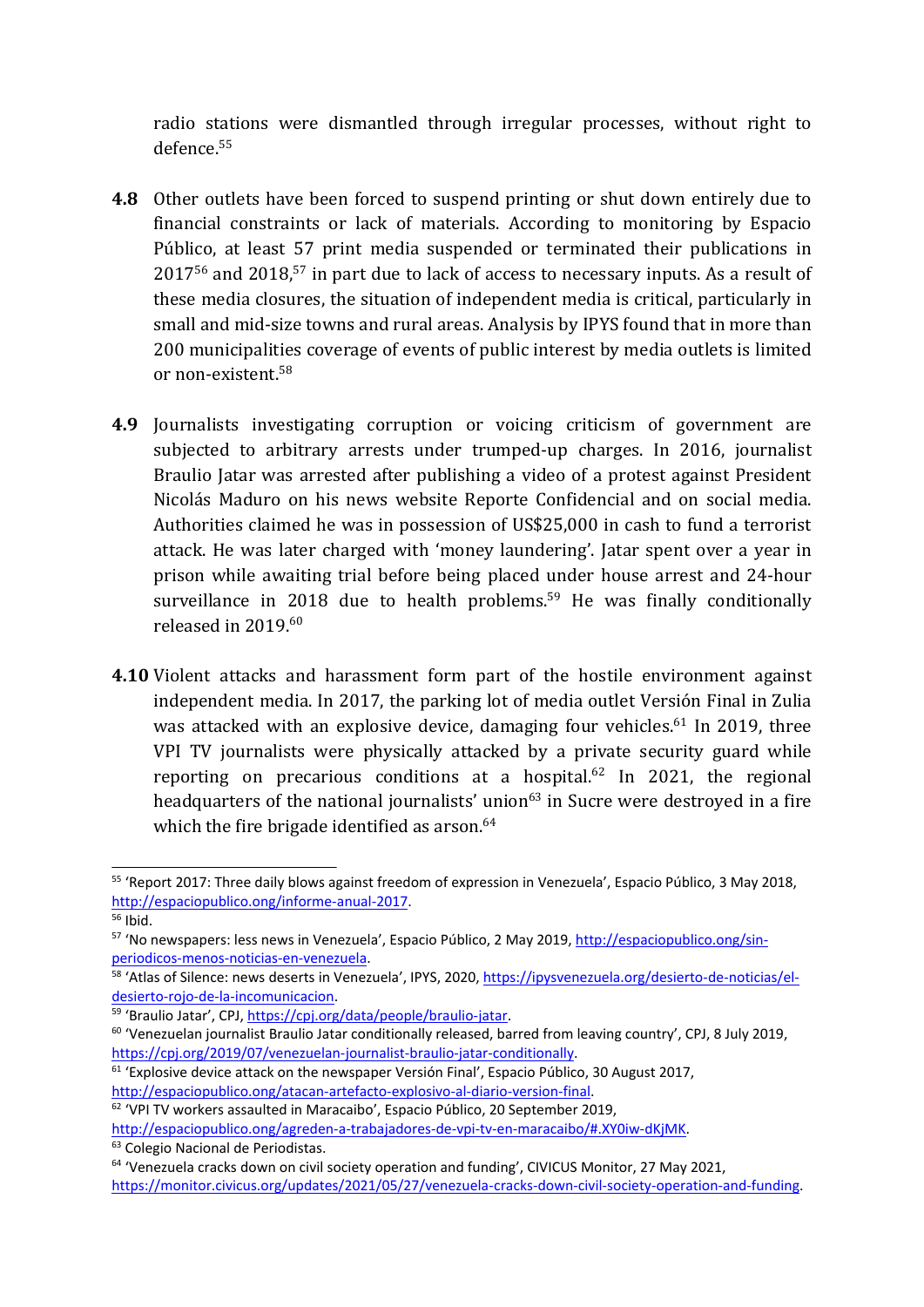- **4.11** Venezuela also resorts to strategic disruption of internet services to control the flow of information, particularly around mass protests and public events led by opposition groups.<sup>65</sup> In April 2019, access to services such as Google and YouTube were severely affected while opposition leader Juan Guaidó spoke to the public amid <sup>a</sup> wave of demonstrations, but were restored for <sup>a</sup> speech by President Maduro<sup>66</sup>. At least 25 similar incidents were reported by internet monitoring organisation Netblocks between 2018 and 2020. 67
- **4.12** While articles 51 and 143 of Venezuela'<sup>s</sup> Constitution guarantee the right to access public interest information, the country lacks <sup>a</sup> specific law to safeguard and regulate this right. This became <sup>a</sup> pronounced problem in the context of COVID-19, with the absence of epidemiological bulletins and opportunities for dialogue with public officials. Journalists covering the pandemic faced obstruction of access to public institutions, hospitals and quarantine centres. 68 Between March 2020 and January 2021, Espacio Público recorded 90 arbitrary detentions, most of them linked to complaints about the health system or criticism of the pandemic'<sup>s</sup> handling.<sup>69</sup>

### **5. Freedom of peaceful assembly**

- **5.1** During Venezuela's examination under the 2<sup>nd</sup> UPR cycle, the government received eight recommendations on the right to the freedom of peaceful assembly. Among these, the governmen<sup>t</sup> committed to ensuring '<sup>a</sup> proportional use of force by security forces and ensure that cases of torture are investigated and that the perpetrators are brought to justice'. Of the recommendations received, six were accepted and two noted. However, as evidenced below, has not implemented seven of these recommendations and has only partially implemented one.
- **5.2** The 1999 Constitution of the Bolivarian Republic of Venezuela, under article 68, guarantees citizens the right to protest. ICCPR article 21 also guarantees this right. Nonetheless, the governmen<sup>t</sup> systematically adopts legal and extra-legal measures

<sup>&</sup>lt;sup>65</sup> 'Venezuela: What is happening with internet blockades?', Derechos Digitales, 24 January 2019, [https://www.derechosdigitales.org/12791/venezuela-que-esta-pasando-con-los-bloqueos-en-internet](https://www.derechosdigitales.org/12791/venezuela-que-esta-pasando-con-los-bloqueos-en-internet/).

<sup>&</sup>lt;sup>66</sup> 'Streaming services disrupted in Venezuela as Guaido speaks following public uprising', NetBlocks, 1 May 2019, [https://netblocks.org/reports/streaming-services-disrupted-in-venezuela-as-guaido-speaks-following](https://netblocks.org/reports/streaming-services-disrupted-in-venezuela-as-guaido-speaks-following-public-uprising-xyMGnbAZ)[public-uprising-xyMGnbAZ](https://netblocks.org/reports/streaming-services-disrupted-in-venezuela-as-guaido-speaks-following-public-uprising-xyMGnbAZ).

<sup>&</sup>lt;sup>67</sup> 'Latin America', Netblocks, <https://netblocks.org/tag/latin-america>.

<sup>&</sup>lt;sup>68</sup> 'Access to public information: a right in short supply', IPYS, 27 September 2020, [https://ipysvenezuela.org/2020/09/27/reporte-especial-ipysve-acceso-a-la-informacion-publica-un-derecho](https://ipysvenezuela.org/2020/09/27/reporte-especial-ipysve-acceso-a-la-informacion-publica-un-derecho-en-escasez/)[en-escasez](https://ipysvenezuela.org/2020/09/27/reporte-especial-ipysve-acceso-a-la-informacion-publica-un-derecho-en-escasez/).

<sup>&</sup>lt;sup>69</sup> 'Freedom of expression in quarantine', Espacio Público, 28 February 2021, [http://espaciopublico.ong/libertad-de-expresion-en-cuarentena](http://espaciopublico.ong/libertad-de-expresion-en-cuarentena/).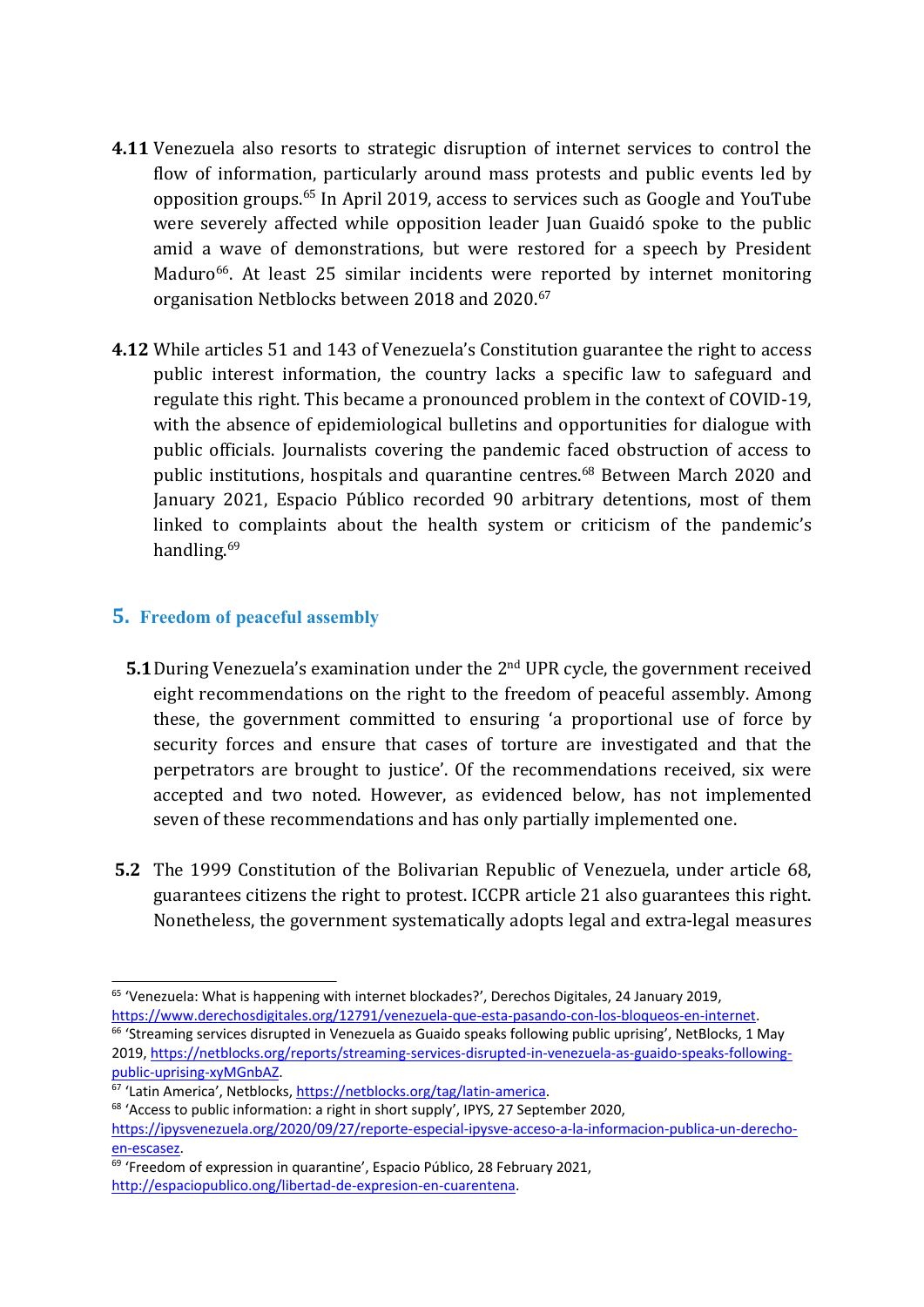to curtail demonstrations. Both CSOs 70 and the Office of the UN High Commissioner for Human Rights<sup>71</sup> have found evidence of widespread and systematic use of excessive force and arbitrary detentions against protesters in Venezuela, as well as patterns of violations such as house raids and torture of those detained for protesting.

- **5.3** Under the 2010 Law on Political Parties, Public Gatherings and Manifestations, assemblies should only be notified in advance and approved by the government, although in practice a permit is required. $^\mathrm{72}$  Governors and mayors are also given discretionary powers to establish restrictions on the locations of assemblies. The law creates sanctions, including imprisonment, which may apply to organisers and participants of assemblies violating the law. A court ruling in 2014 held that failure to obtain authorisation 'absolutely limits the right to peaceful assembly' and that holding an unauthorised demonstration may be grounds for criminal prosecution for 'disobedience of authority'.
- **5.4** The 2002 Organic Law on National Security stipulates prison terms of up to 10 years for those who create disturbances in areas declared 'security zones' by military authorities.<sup>73</sup> These may include borders, pipelines, roads and areas adjacent to navigable rivers and lakes. 74 As reported by the Ombudsperson'<sup>s</sup> Office, there are 103 security zones, covering around 30 percent of Venezuela'<sup>s</sup> territory. <sup>75</sup> Moreover, Ministry of Defence Resolution <sup>8610</sup> of 2015 permits military intervention to secure public order and allows soldiers to open fire on protesters if they believe their lives are at risk. $^{76}\,$
- **5.5** Additional provisions stipulating penalties for the 'promotion or incitement of hate' in the 2017 Anti-Hate Law for Peaceful Coexistence and Tolerance have been used to criminalise peaceful protesters. The first detentions took place in January 2018, when Érika Palacios and Ronald Sevilla were arrested while protesting in

<sup>73</sup> 'Organic Law on National Security', 2002,

<sup>&</sup>lt;sup>70</sup> 'Hunger for Justice: crimes against humanity in Venezuela', Amnesty International, May 2019, <https://www.amnesty.org/download/Documents/AMR5302222019ENGLISH.PDF>.

<sup>&</sup>lt;sup>71</sup> 'UN human rights team's findings indicate patterns of rights violations amid mass protests in Venezuela', Office of the UN High Commissioner for Human Rights, 8 August 2017,

<https://www.ohchr.org/EN/NewsEvents/Pages/DisplayNews.aspx?NewsID=21948&LangID=E>.

<sup>&</sup>lt;sup>72</sup> 'Law on Political Parties, Public Gatherings and Manifestations', 2010, [http://www.cne.gob.ve/web/normativa\\_electoral/ley\\_partidos\\_politicos/titulo2.php](http://www.cne.gob.ve/web/normativa_electoral/ley_partidos_politicos/titulo2.php).

<https://www.acnur.org/fileadmin/Documentos/BDL/2008/6667.pdf>.

<sup>&</sup>lt;sup>74</sup> 'Civic Freedom Monitor: Venezuela', ICNL, 13 March 2020, [https://www.icnl.org/resources/civic-freedom](https://www.icnl.org/resources/civic-freedom-monitor/venezuela#snapshot)[monitor/venezuela#snapshot](https://www.icnl.org/resources/civic-freedom-monitor/venezuela#snapshot).

<sup>&</sup>lt;sup>75</sup> 'Situation of human rights in Venezuela', IACHR, 31 December 2017, <https://www.oas.org/en/iachr/reports/pdfs/Venezuela2018-en.pdf>.

<sup>&</sup>lt;sup>76</sup> 'Resolution 8610', Official Gazette 40.589, 27 January 2015, [https://www.controlciudadano.org/web/wp](https://www.controlciudadano.org/web/wp-content/uploads/Resoluci%C3%B3n-08610.pdf)[content/uploads/Resoluci%C3%B3n-08610.pdf](https://www.controlciudadano.org/web/wp-content/uploads/Resoluci%C3%B3n-08610.pdf).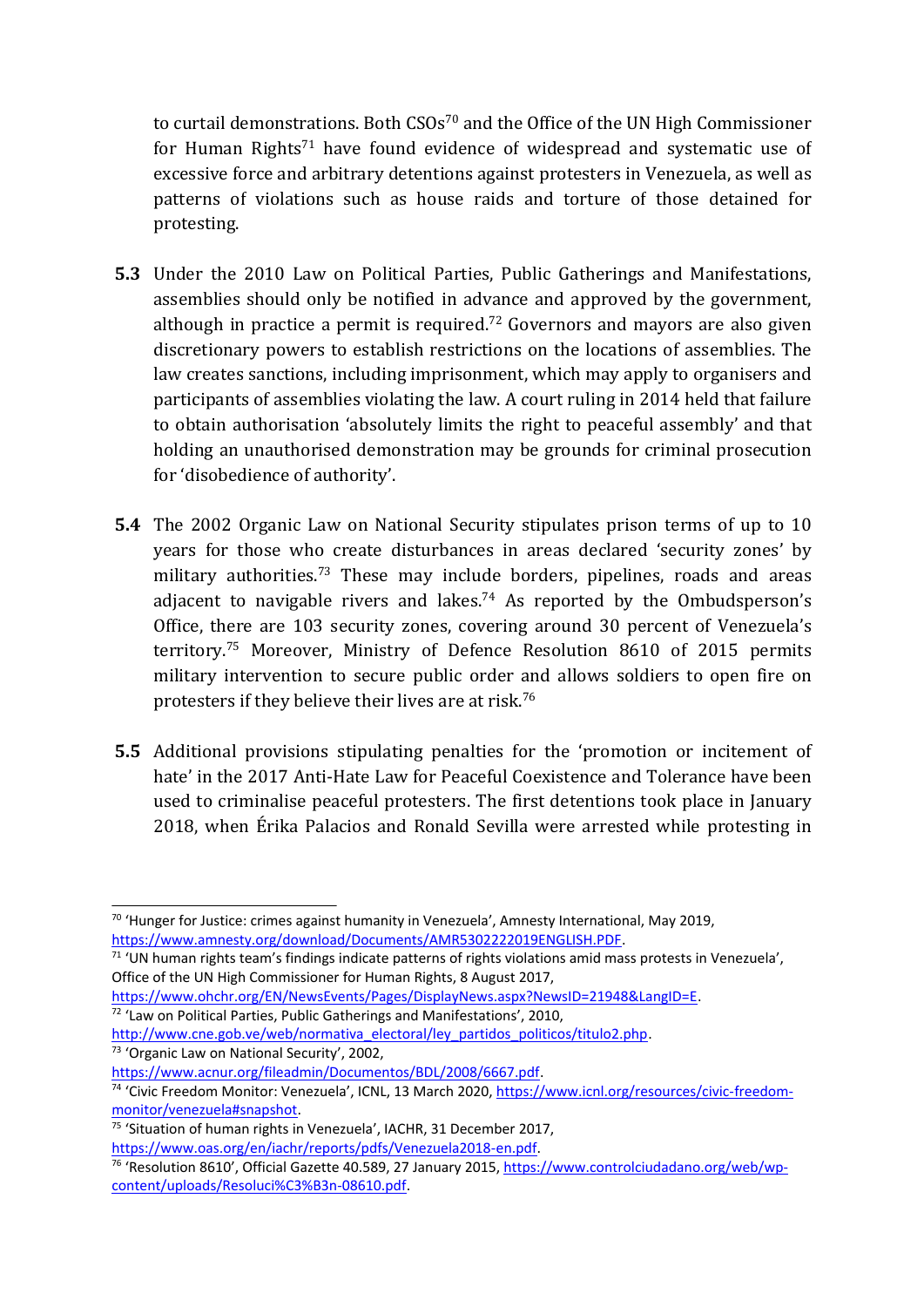Carabobo State. <sup>77</sup> While Palacios was conditionally released in April 2018, 78 Sevilla remained under detention as of May 2021. 79

- **5.6** Since 2014, Venezuela has experienced waves of mass demonstrations as well as frequent localised social protests demanding <sup>a</sup> range of rights. In 2017, after the governmen<sup>t</sup> and the country'<sup>s</sup> highest court disavowed the National Assembly, sparking <sup>a</sup> constitutional crisis, people took to the streets in anti-government protests. They were met with brutal repression, resulting in more than 120 deaths and at least 1,958 injuries between April and July 2017.<sup>80</sup> In this period, more than 5,000 protesters were detained. Ten people were killed on 30 July 2017 alone, following <sup>a</sup> blanket ban on protests to prevent demonstrations during the controversial election of the Constituent Assembly. 81
- **5.7** Another wave of protests in January 2019 was similarly met with systematic use of excessive force. In just five days of protests, 47 people died from gunshot wounds. According to Amnesty International, at least 39 were killed by state forces or nonstate actors acting with their acquiescence. More than 900 people were detained.<sup>82</sup> The crackdown on mass demonstrations was repeated in March and April 2019, as people protested for basic services and joined calls from opposition leaders to take to the streets.<sup>83</sup>
- **5.8** While these were landmark moments, they reflect <sup>a</sup> pattern of violations constraining peaceful assembly, executed as part of <sup>a</sup> governmen<sup>t</sup> policy to quash expression of dissatisfaction and dissent. This pattern is characterised by widespread arbitrary detentions, enforced disappearances, extrajudicial executions, torture and other inhumane treatment, sexual abuse and stigmatisation of anti-government protesters.<sup>84</sup>

<sup>&</sup>lt;sup>77</sup> 'Organisations reject use of "hate law" to criminalise protesters', PROVEA, 16 January 2018, [https://provea.org/actualidad/organizaciones-rechazan-el-uso-de-la-ley-contra-el-odio-para-criminalizar-a](https://provea.org/actualidad/organizaciones-rechazan-el-uso-de-la-ley-contra-el-odio-para-criminalizar-a-manifestantes/)[manifestantes](https://provea.org/actualidad/organizaciones-rechazan-el-uso-de-la-ley-contra-el-odio-para-criminalizar-a-manifestantes/).

<sup>&</sup>lt;sup>78</sup> 'From this list of 39 alleged releases released by the TSJ, Erika Palacios had already been released on 25/04/2018, María Angelina Salcedo had already been released on 3/10/2017 and Nazareth Vasquez had already been released on 12/07/2017. (2)', Foro Penal, 2 June 2018,

<https://twitter.com/ForoPenal/status/1002775336449400832?s=20>. 79 'Political Prisoners in Venezuela – Civilians and Military', National Human Rights Observatory, May 2021,

<https://pdctv.info/wp-content/uploads/2021/06/LISTA-PP-CIVIL-MILITAR-20MAYO2021.pdf>.

<sup>&</sup>lt;sup>80</sup> Amnesty International, May 2019, op. cit.

<sup>&</sup>lt;sup>81</sup> 'IACHR Condemns the Deaths and Acts of Violence on Election Day in Venezuela', IACHR, 1 August 2017, [https://www.oas.org/en/iachr/media\\_center/PReleases/2017/111.asp](https://www.oas.org/en/iachr/media_center/PReleases/2017/111.asp).

<sup>&</sup>lt;sup>82</sup> Amnesty International, May 2019, op. cit.

<sup>&</sup>lt;sup>83</sup> 'Venezuela 2019: Social Conflict', Venezuelan Observatory of Social Conflict, January 2020, [https://www.observatoriodeconflictos.org.ve/oc/wp-content/uploads/2020/01/INFORMEANUAL-](https://www.observatoriodeconflictos.org.ve/oc/wp-content/uploads/2020/01/INFORMEANUAL-OVCS2019-1.pdf)[OVCS2019-1.pdf](https://www.observatoriodeconflictos.org.ve/oc/wp-content/uploads/2020/01/INFORMEANUAL-OVCS2019-1.pdf).

<sup>&</sup>lt;sup>84</sup> Detailed findings of the independent international fact-finding mission on the Bolivarian Republic of Venezuela, Human Rights Council, 15 September 2020,

[https://www.ohchr.org/Documents/HRBodies/HRCouncil/FFMV/A\\_HRC\\_45\\_CRP.11\\_SP.pdf](https://www.ohchr.org/Documents/HRBodies/HRCouncil/FFMV/A_HRC_45_CRP.11_SP.pdf).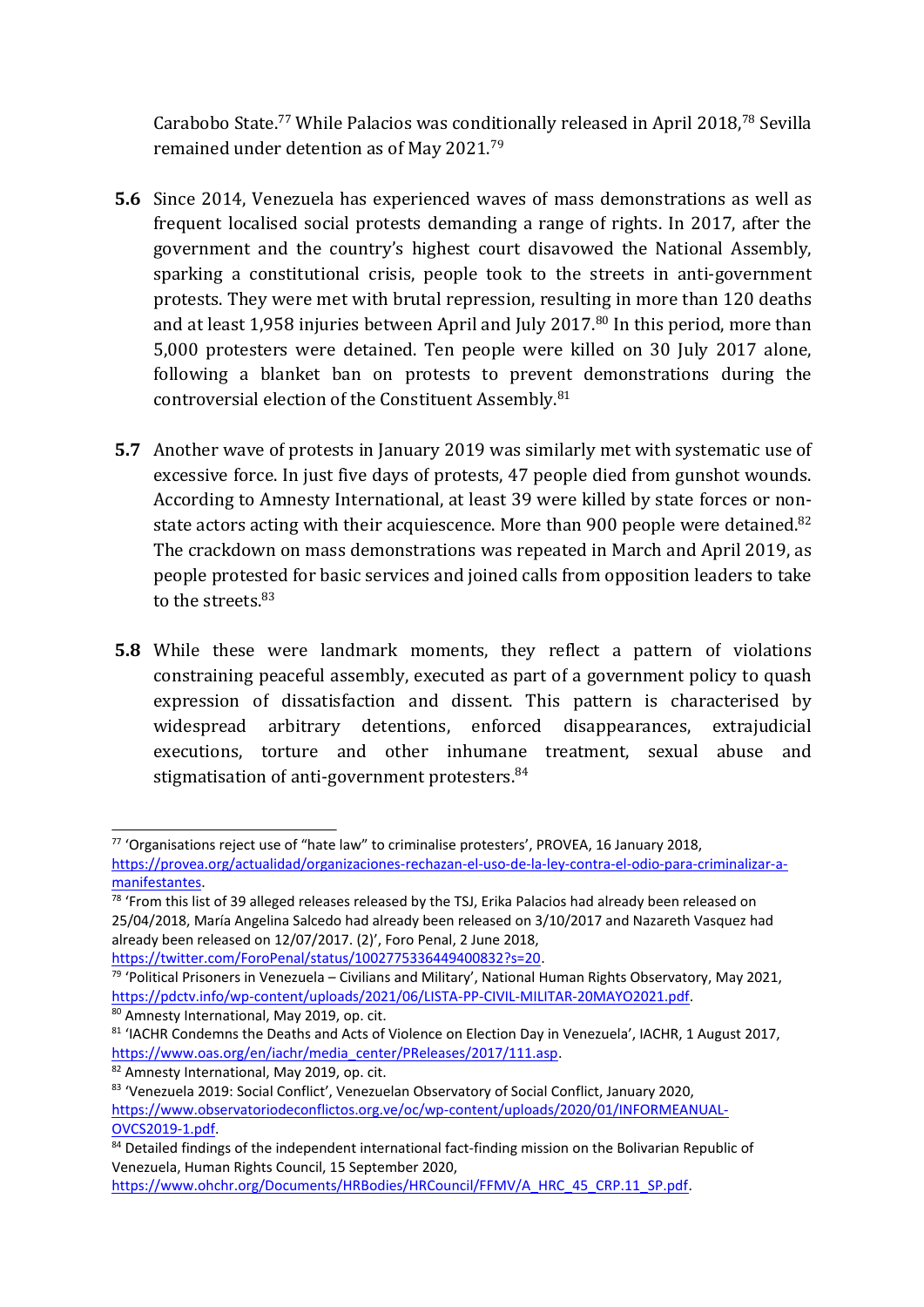- **5.9** Paramilitary and civilian groups known as 'colectivos' have participated<sup>85</sup> in the repression of protests,<sup>86</sup> attacking protesters with impunity and often with the express support of the authorities.<sup>87</sup>
- **5.10**Large-scale arbitrary detention of protesters is aggravated by <sup>a</sup> lack of judicial independence, flouting of judicial guarantees and the widespread practice of trials of civilians by military courts.<sup>88</sup> According to the Inter-American Commission on Human Rights, following the mass mobilisations of 2017, over 750 protesters were tried in military courts.<sup>89</sup> Union leader Rubén González was sentenced to five years and nine months of imprisonment by military courts on the allegation of having attacked and insulted <sup>a</sup> military officer who tried to arrest him during <sup>a</sup> labour protest in 2018.<sup>90</sup> While human rights experts have called on Venezuela to end this practice, in December 2020, <sup>a</sup> Supreme Court ruling confirmed the jurisdiction of military courts over offences such as treason and rebellion committed by civilians.<sup>91</sup>
- **5.11**During the COVID-19 pandemic, Venezuela'<sup>s</sup> governmen<sup>t</sup> issued <sup>a</sup> decree prohibiting public gatherings and authorised competent authorities to take 'all necessary measures' to enforce orders related to quarantine and isolation.<sup>92</sup> This was used to justify the arbitrary detention of civilians and excessive force against protesters, which in this period were mainly small demonstrations in rural areas to demand basic goods and services.
- **5.12**In April 2020, Indigenous Wayúu residents of Guajira protesting to demand food, water and medicine were repressed by the Bolivarian National Guard using

<sup>92</sup> 'COVID-19 Civic Freedom Tracker', ICNL,

<sup>&</sup>lt;sup>85</sup> In one example, in May 2020 an armed group in a van fired live ammunition at demonstrators protesting against electricity cuts in Libertador, Mérida. Rafael Hernández, <sup>a</sup> 21-year-old engineering student, was shot and killed.

 $86$  'Marino Alvarado: Paramilitary collectives gain a foothold with a legal framework that protects them', PROVEA, 18 April 2019, [https://provea.org/actualidad/marino-alvarado-colectivos-paramilitares-se-afianzan](https://provea.org/actualidad/marino-alvarado-colectivos-paramilitares-se-afianzan-con-un-marco-juridico-que-les-ampara/)[con-un-marco-juridico-que-les-ampara](https://provea.org/actualidad/marino-alvarado-colectivos-paramilitares-se-afianzan-con-un-marco-juridico-que-les-ampara/).

<sup>87</sup> 'Con el Mazo Dando', Venezolana de Televisión, 3 April 2019, <https://www.youtube.com/watch?v=yTOInr6ViRU>.

<sup>&</sup>lt;sup>88</sup> 'The trial of civilians by military courts in Venezuela', International Commission of Jurists, April 2018, [https://www.icj.org/wp-content/uploads/2018/04/Venezuela-Civiles-Tribunales-Militares-Publications-](https://www.icj.org/wp-content/uploads/2018/04/Venezuela-Civiles-Tribunales-Militares-Publications-Reports-Thematic-Reports-2018-SPA.pdf)

[Reports-Thematic-Reports-2018-SPA.pdf](https://www.icj.org/wp-content/uploads/2018/04/Venezuela-Civiles-Tribunales-Militares-Publications-Reports-Thematic-Reports-2018-SPA.pdf).

<sup>89</sup> 'IACHR urges Venezuela to definitively abandon the trial of civilians by military criminal jurisdiction', IACHR, 24 March 2021, <https://www.oas.org/es/CIDH/jsForm/?File=/es/cidh/prensa/comunicados/2021/071.asp>.

 $^{\rm 90}$  'Prisoner of Conscience's Life at Grave Risk', Amnesty International, 27 January 2020, <https://www.amnesty.org/download/Documents/AMR5317132020ENGLISH.pdf>.

 $^{91}$  'Trial of civilians by military courts is again possible thanks to the Constitutional Chamber', Acceso a La Justicia, 14 December 2020, [https://accesoalajusticia.org/el-juicio-a-civiles-por-parte-de-tribunales-militares](https://accesoalajusticia.org/el-juicio-a-civiles-por-parte-de-tribunales-militares-de-nuevo-es-posible-gracias-a-la-sala-constitucional/)[de-nuevo-es-posible-gracias-a-la-sala-constitucional](https://accesoalajusticia.org/el-juicio-a-civiles-por-parte-de-tribunales-militares-de-nuevo-es-posible-gracias-a-la-sala-constitucional/).

<https://www.icnl.org/covid19tracker/?location=136&issue=&date=&type=>.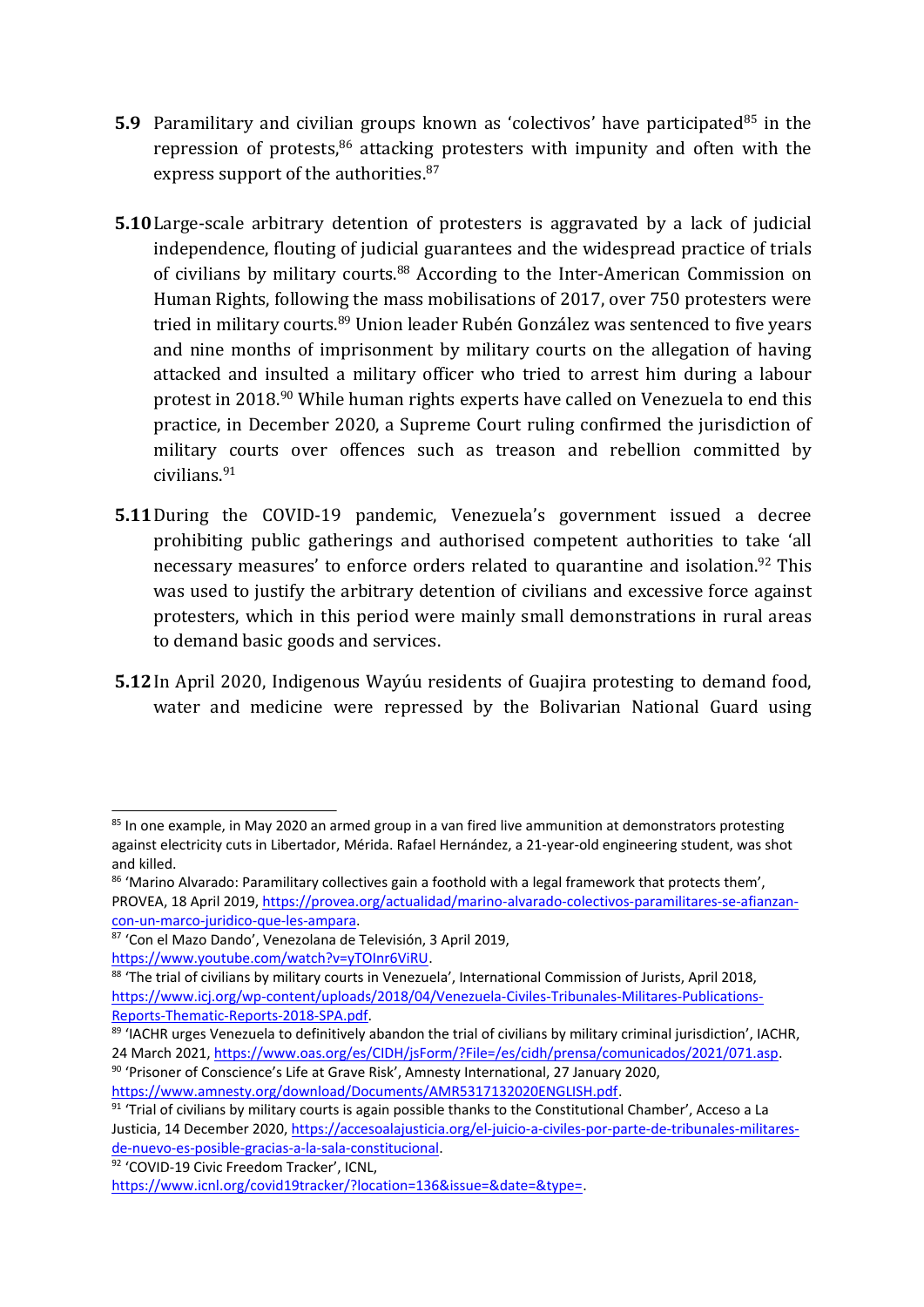teargas, rubber bullets and firearms.<sup>93</sup> In September 2020, at least 23 people were detained for protesting for basic services in Nueva Esparta<sup>94</sup> and another eight were detained in Yaracuy.<sup>95</sup> In October 2020, three people were charged with 'inciting hate' for protesting for improvements in public services in Guajira. $^{96}$ 

### **6. Recommendations to the Government of Venezuela**

CIVICUS, REDLAD and Espacio Público call on the Government of Venezuela to create and maintain, in law and in practice, an enabling environment for civil society, in accordance with the rights enshrined in the ICCPR, the UN Declaration on Human Rights Defenders and Human Rights Council resolutions 22/6, 27/5 and 27/31.

At <sup>a</sup> minimum, the following conditions should be guaranteed: the freedoms of association, peaceful assembly and expression, the right to operate free from unwarranted state interference, the right to communicate and cooperate, the right to seek and secure funding and the state'<sup>s</sup> duty to protect. In the light of this, the following specific recommendations are made:

### **16.1 Freedom of association**

- Take measures to foster <sup>a</sup> safe, respectful and enabling environment for civil society, including by removing legal and policy measures that unwarrantedly limit the freedom of association.
- $\bullet$  Remove all undue restrictions on the ability of CSOs to receive international and domestic funding in line with best practices articulated by the UN Special Rapporteur on the Rights to Freedom of Peaceful Assembly and of Association.
- Refrain from acts leading to the closure of CSOs or the suspension of their peaceful activities, and instead promote <sup>a</sup> meaningful political dialogue that allows and embraces diverging views, including those of CSOs, HRDs, journalists, political activists and others.

 $93$  'Crackdown on dissent and independent journalism during COVID-19', CIVICUS Monitor, 11 May 2020, [https://monitor.civicus.org/updates/2020/05/11/crackdown-dissent-and-independent-journalism-venezuela](https://monitor.civicus.org/updates/2020/05/11/crackdown-dissent-and-independent-journalism-venezuela-during-covid-19/)[during-covid-19](https://monitor.civicus.org/updates/2020/05/11/crackdown-dissent-and-independent-journalism-venezuela-during-covid-19/).

<sup>94</sup> 'More than 20 people arrested in Nueva Esparta during protests', Espacio Público, 29 September 2020, [http://espaciopublico.ong/mas-de-20-personas-fueron-detenidas-en-nueva-esparta-durante-las-protestas](http://espaciopublico.ong/mas-de-20-personas-fueron-detenidas-en-nueva-esparta-durante-las-protestas/).

<sup>95</sup> 'Eight people arrested after protesting against public service failures in Yaracuy', Espacio Público, 24 September 2020, [http://espaciopublico.ong/detuvieron-a-ocho-personas-tras-protestar-por-las-fallas-en-los](http://espaciopublico.ong/detuvieron-a-ocho-personas-tras-protestar-por-las-fallas-en-los-servicios-publicos-en-yaracuy/)[servicios-publicos-en-yaracuy](http://espaciopublico.ong/detuvieron-a-ocho-personas-tras-protestar-por-las-fallas-en-los-servicios-publicos-en-yaracuy/).

<sup>&</sup>lt;sup>96</sup> 'Three citizens who were arrested for protesting released from prison', Espacio Público, 25 October 2020, [http://espaciopublico.ong/excarcelan-a-tres-ciudadanos-que-habian-sido-detenidos-por-protestar](http://espaciopublico.ong/excarcelan-a-tres-ciudadanos-que-habian-sido-detenidos-por-protestar/).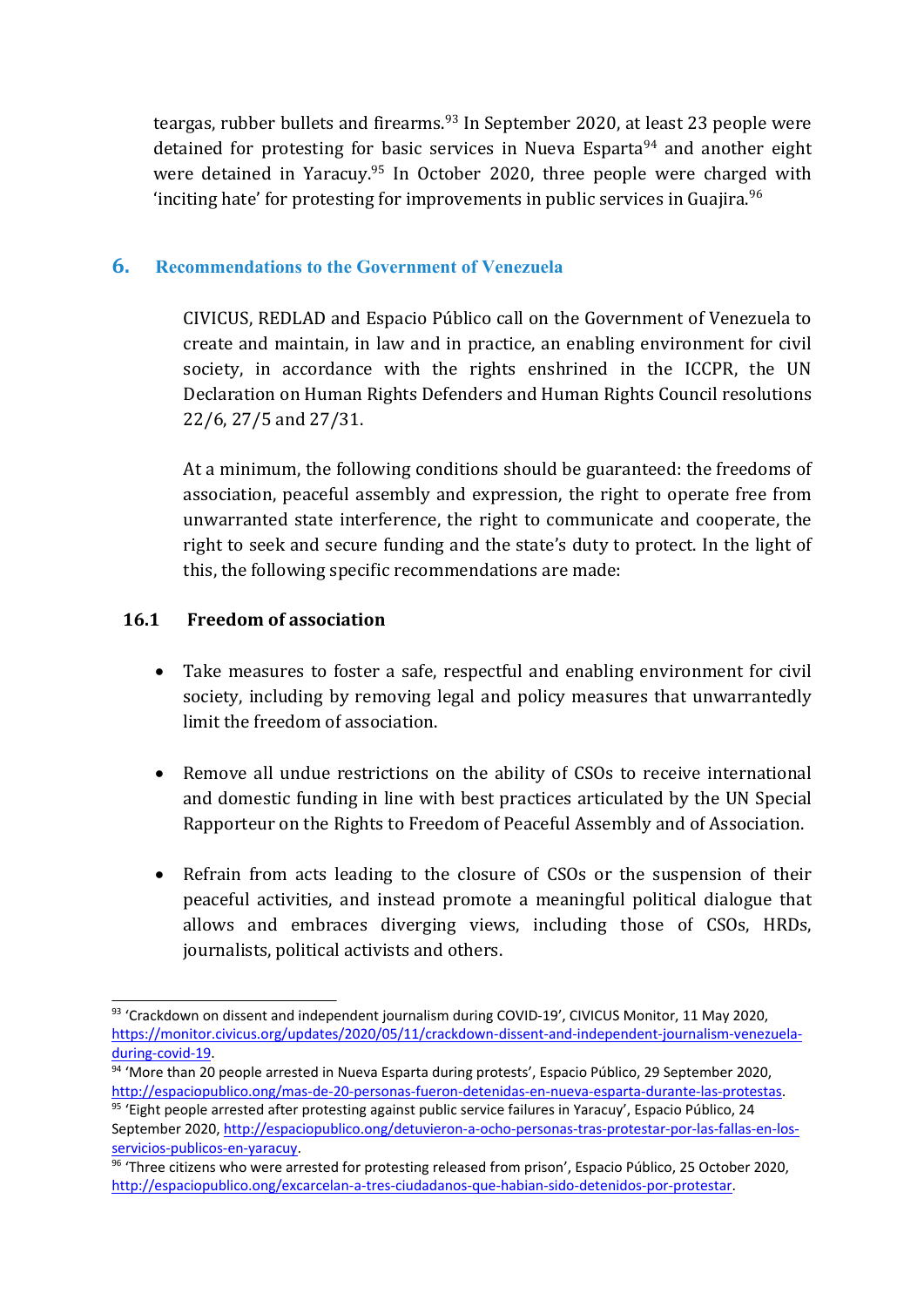- Amend the Law for the Defence of Political Sovereignty and National Self-Determination to remove undue restrictions on work to promote and protect political rights by CSOs, bringing it into compliance with ICCPR articles 21 and 22.
- Revoke Ordinance No. 002-2021 to guarantee that undue restrictions on the freedom of association are removed.
- Consult meaningfully with civil society in any review of laws and regulations against organised crime to ensure they promote accountability and transparency.
- Guarantee the effective and independent functioning of autonomous trade unions by removing proscriptions on the formulation of independent labour unions and undue limitations on the right to strike.

### **16.2 Protection of human rights defenders**

- Provide civil society members, HRDs and journalists with <sup>a</sup> safe and secure environment in which to carry out their work, conduct impartial, thorough and effective investigations into all cases of attacks, harassment and intimidation against them and bring the perpetrators of such offences to justice.
- Ensure that HRDs are able to carry out their legitimate activities without fear or undue hindrance, obstruction, or legal and administrative harassment. Repeal or amend laws and decrees that unwarrantedly restrict their legitimate work, in line with the UN Declaration on Human Rights Defenders.
- Repeal the Anti-Hate Law for Peaceful Coexistence and Tolerance and immediately and unconditionally release all those detained under the law for exercising their fundamental rights to the freedoms of association, peaceful assembly and expression and drop all charges against them.
- Systematically apply legal provisions that promote and protect human rights and establish mechanisms that protect HRDs, including by adopting <sup>a</sup> specific law on the protection of HRDs in accordance with Human Rights Council resolution 27.31.

#### **16.3 Freedom of expression, media freedom and access to information**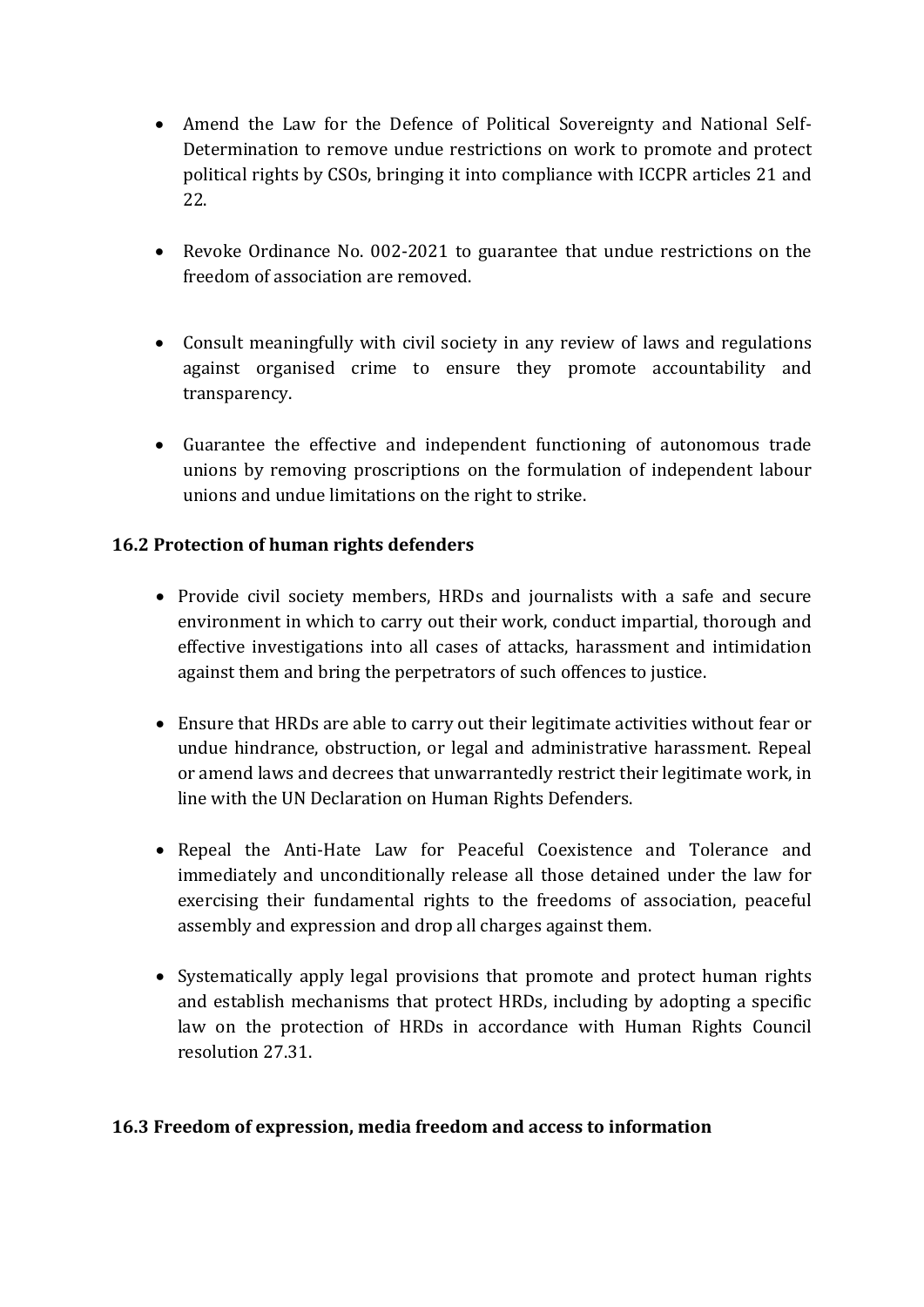- Ensure the freedom of expression and media freedom by all bringing national legislation into line with Venezuela'<sup>s</sup> Constitution and with international standards.
- Review and amend the Law on Social Responsibility of Radio and Television, and in particular article 29, bringing it into line with best practices and international standards in the area of the freedom of expression.
- Reform the Penal Code to remove criminal defamation provision in conformity with ICCPR article 19.
- Reinstate all media outlets that have unwarrantedly been closed and cease practices of confiscating equipment and materials and censoring media.
- $\bullet$  Ensure that journalists and writers may work freely and without fear of retribution for expressing critical opinions or covering topics that the governmen<sup>t</sup> may deem sensitive.
- Guarantee unfettered access for all people in Venezuela to domestic and foreign media information, both offline and online, including domestic and international news websites, social media platforms and CSO websites. Refrain from censoring social and conventional media and from enacting any laws providing for censorship or undue control over these.
- Develop an action plan to ensure that internet laws comply with the government'<sup>s</sup> commitment to guarantee the freedom of expression, media freedom and access to information. Ensure free access to electronic media, ceasing censorship and surveillance and enabling internet users to play <sup>a</sup> full and active role in promoting and protecting human rights.
- Adopt <sup>a</sup> law on access to information in order to promote the full exercise of the rights to the freedoms of expression and opinion. Establish mechanisms to facilitate public access to information, in line with international best practices.

### **6.4 Freedom of peaceful assembly**

 $\bullet$  Adopt best practices on the freedom of peaceful assembly, as put forward by the 2012 report of the UN Special Rapporteur on the Rights to Freedom of Peaceful Assembly and of Association, which calls for simple processes for the notification of assemblies being held rather than permission being required.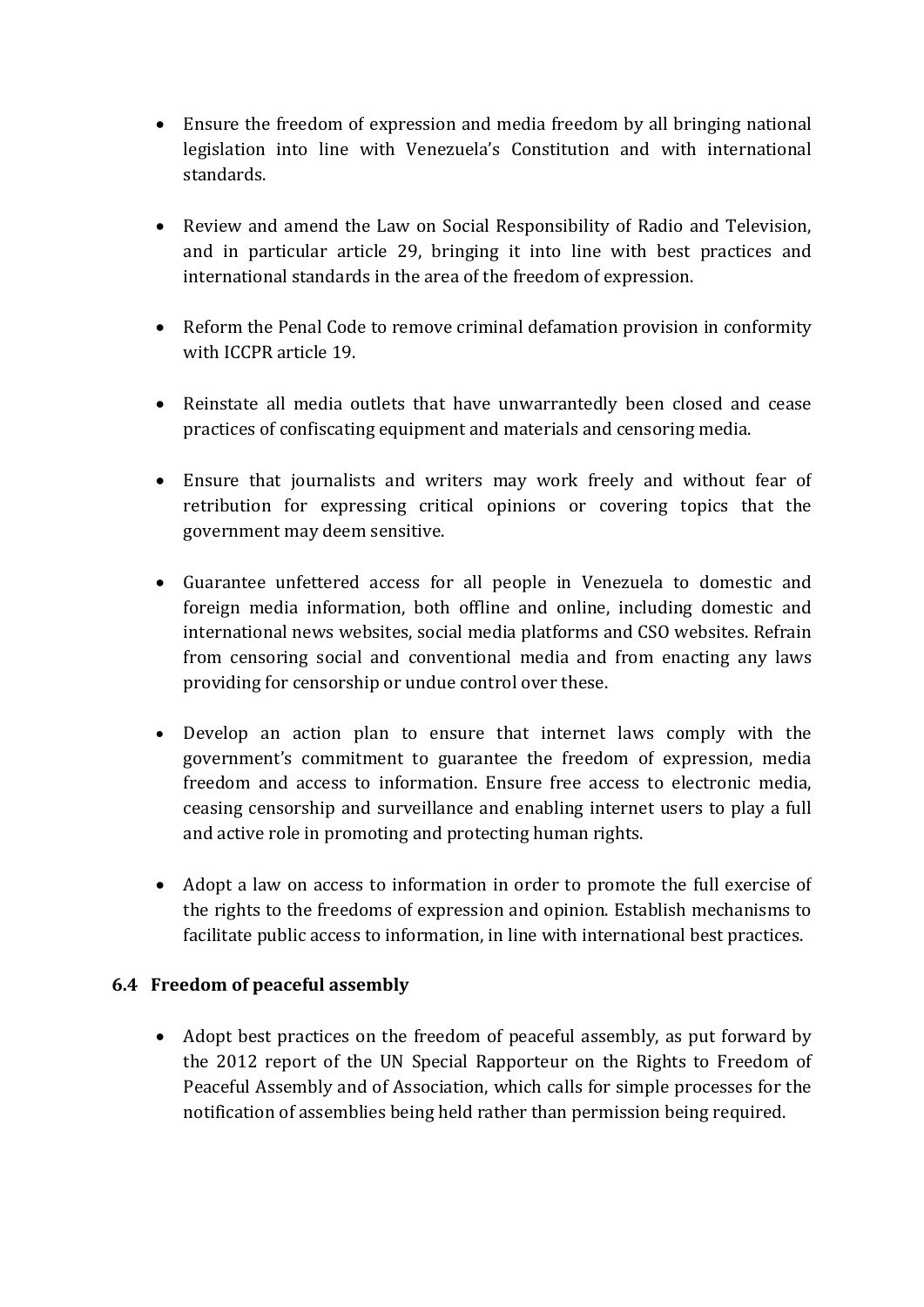- Review and amend the 2002 Organic Law on National Security and revoke the Ministry of Defence Resolution 8610 of 2015. Refrain from trialling civilians detained for exercising their right to the freedom of peaceful assembly in military courts.
- Unconditionally and immediately release all protesters, HRDs and journalists detained for exercising their right to the freedom of peaceful assembly and review their cases to prevent further harassment.
- Immediately and impartially investigate all instances of extrajudicial killing and excessive force committed by security forces in the context of protests.
- Review and update existing human rights training for police and security forces, with the assistance of independent CSOs, to foster the more consistent application of international human rights standards, including the UN Basic Principles on the Use of Force and Firearms.
- Publicly condemn at the highest levels all instances of the use of excessive and brutal force by security forces in response to protests, launch formal investigations into such instances and bring the perpetrators to justice.
- Provide recourse to judicial review and effective remedy, including compensation, in cases of unlawful denial of the right to the freedom of peaceful assembly by state authorities.

### **6.5 Access to UN Special Procedures mandate holders**

 Extend <sup>a</sup> standing invitation to all UN Special Procedure mandate holders and prioritise official visits by the: 1) Special Rapporteur on the situation of human rights defenders; 2) Special Rapporteur on the Promotion and Protection of the Right to Freedom of Opinion and Expression; 3) Special Rapporteur on the Rights to Freedom of Peaceful Assembly and of Association; 4) Special Rapporteur on the independence of judges and lawyers; 5) Special Rapporteur on extrajudicial, summary or arbitrary executions; and 6) Working Group on Arbitrary Detention.

#### **6.6 State engagement with civil society**

 Implement transparent and inclusive mechanisms of public consultations with CSOs on all issues mentioned above and enable the more effective involvement of civil society in the preparation of law and policy.